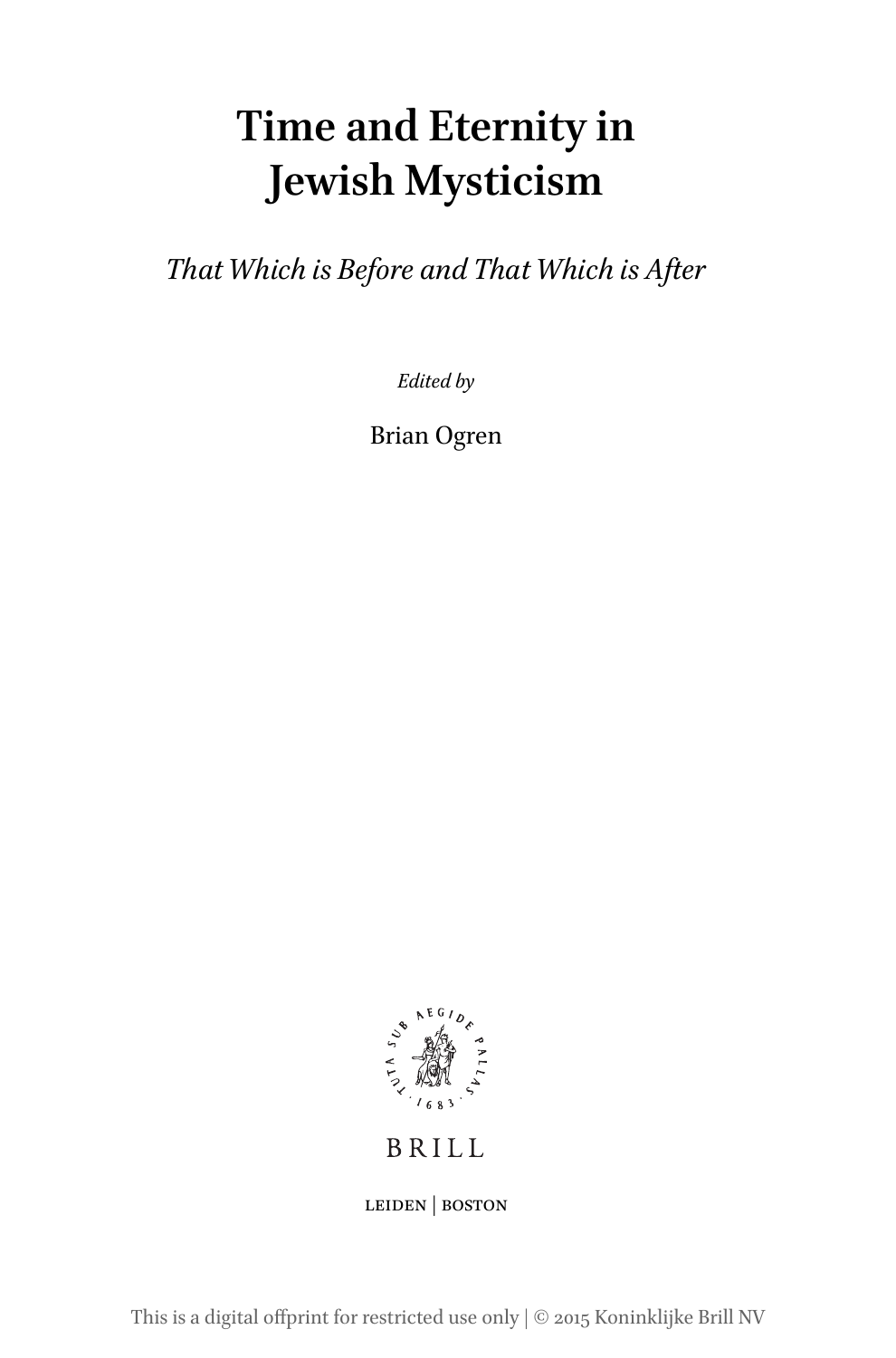### **Contents**

**Acknowledgements** vii **List of Contributors** viii

**1 Introduction: That Which is Before [And That Which is After]** 1 *Brian Ogren*

### PART<sub>1</sub> *Setting the Theoretical Stage*

**2 Retroactive Not Yet: Linear Circularity and Kabbalistic Temporality** 15 *Elliot R. Wolfson*

### PART<sub>2</sub> **Philosophical Definitions of Mystical Time**

- **3 Neoplatonic Time in Isaac Israeli: On the Beginning of the End of Love [As the Beginning of the Beginning of Love]** 53 *Sarah Pessin*
- **4 Solomon Maimon's Philosophical Exegesis of Mystical Representations of Time and Temporal Consciousness** 66 *Dustin N. Atlas*

PART<sub>3</sub> *On Time and Pre-existence*

- **5 Chaotic Beginnings: Yohanan Alemanno on the Time of Creation** 83 *Brian Ogren*
- **6 The Case of Jewish Arianism: The Pre-existence of the** *Zaddik* **in Early Hasidism** 97 *Shaul Magid*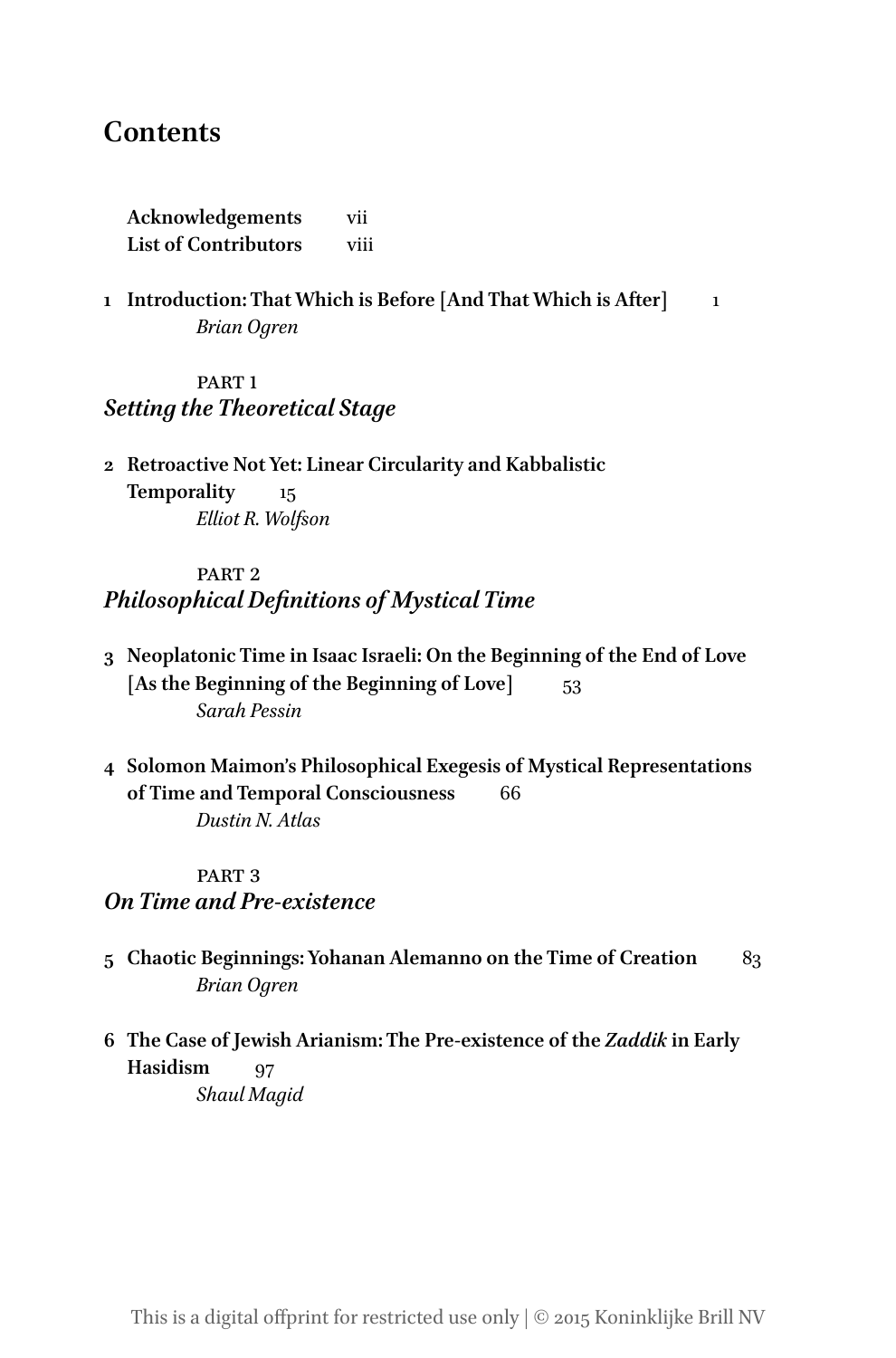### PART<sub>4</sub> *Historical Time*

- **7 The Ritualization of Messianic Time in Early Jewish Mysticism: The** *Apocalypse of Abraham* **as a Test Case** 113 *Andrei A. Orlov*
- **8 The Notion of Time as History in Kabbalistic Treatises from Renaissance Italy** 125 *Fabrizio Lelli*
- **9 The Mitnagdim and the Rabbinic Era as the Age of Reason** 136 *Eliyahu Stern*

### PART<sub>5</sub> *Experiential Soul Time*

- **10 Soul Time in Modern Kabbalah** 151 *Jonathan Garb*
- **11 Time, Eternity and Mystical Experience in Kabbalah** 162 *Adam Afterman*

### PART<sub>6</sub> *Conclusion Beyond Time*

**12 "Higher than Time": Observations on Some Concepts of Time in Kabbalah and Hasidism** 179 *Moshe Idel*

**Bibliography** 211  **Index** 223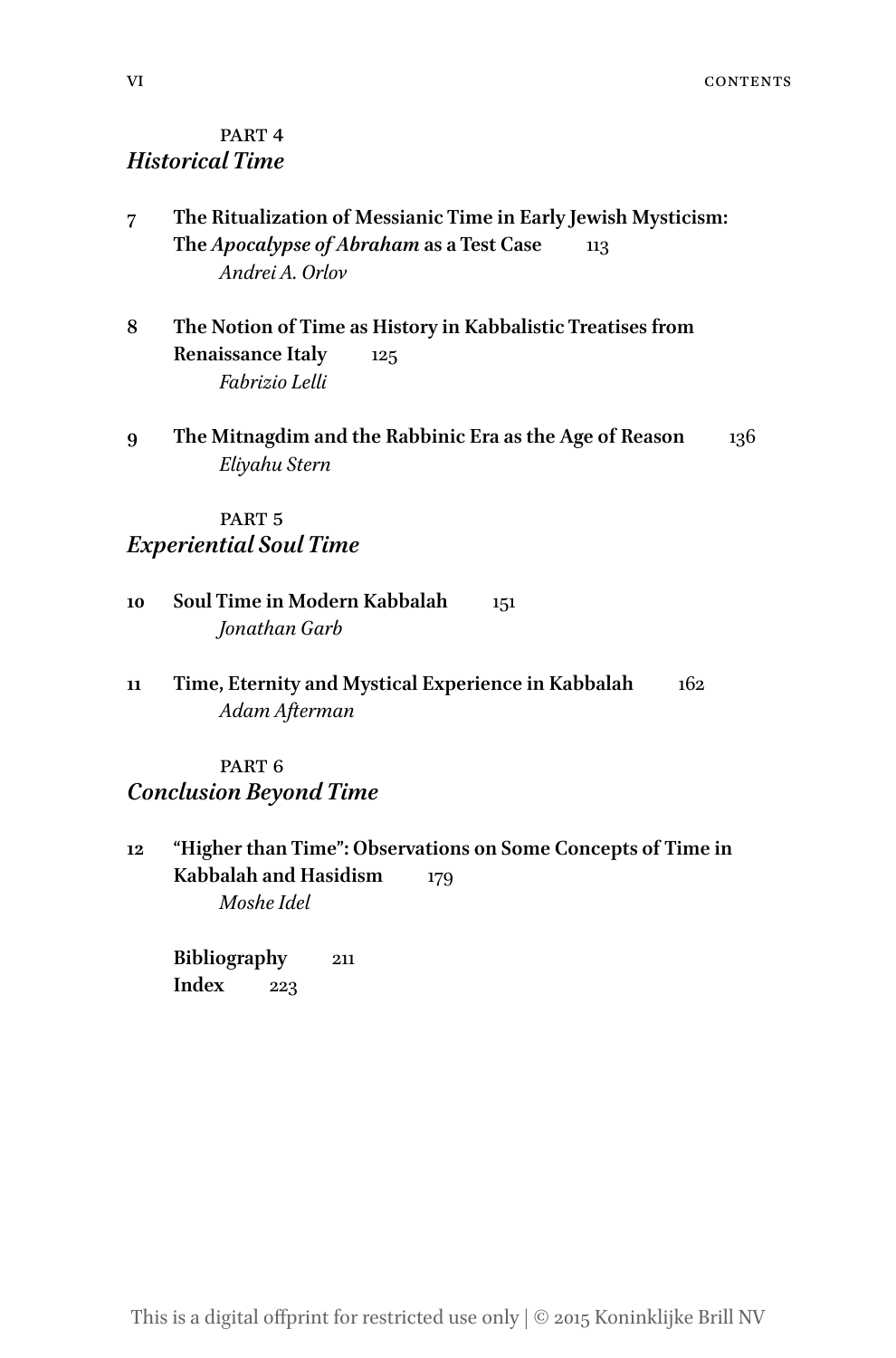### **part 6**

# *Conclusion Beyond Time*

∵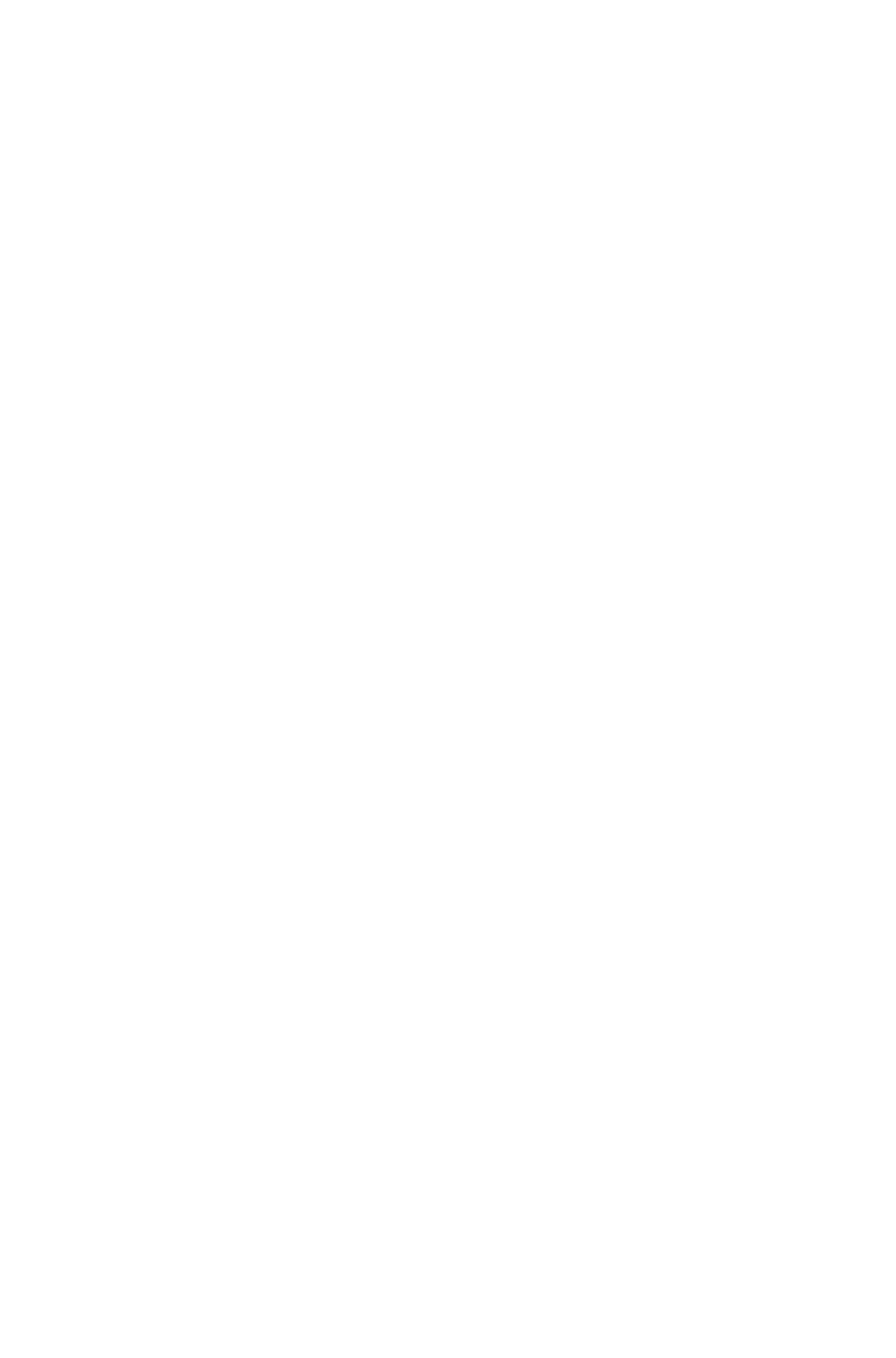## **"Higher than Time": Observations on Some Concepts of Time in Kabbalah and Hasidism**

### *Moshe Idel*

#### **Abstract**

The study surveys the variety of concepts of time in Judaism, and especially in Kabbalah, and addresses in more detail the concept of a super-temporal experience. While traditional forms of Judaism operated with a variety of concepts of time, the theosophical Kabbalists reified time by identifying terms of time with a various sefirotic powers. On the other hand, the ecstatic Kabbalah has been informed by Greek concepts that conceived time as related to movement and characteristic of the corporeal world, and pursued intellectually understood experiences that transcend time. This approach is similar to and in my opinion also informed the better known Hasidic concept of "higher than time."

### **1 Introduction: On Types of Time in Judaism**

No one was ever born a Kabbalist. Those who eventually turned to Kabbalah were, in the vast majority of cases, people who first experienced other forms of Judaism. More often than not, studies of the Hebrew Bible with Rashi's commentary, Rabbinic Judaism including Midrashic and Halakhic thought, and sometimes even Jewish philosophy, preceded the encounter with Kabbalists and Kabbalistic texts. This is not only assumed by historical reconstruction, but it also explicitly shows up in the confessions of some Kabbalists who wrote about their religious journeys. Precedent forms of Jewish literature were much more standard in the first stages of the study curricula of would-be kabbalists, but with the progress of students, their encounters with more sophisticated forms of literature became less predictable; this is due to the fact that the latter were not part of a canonized curriculum. Thus, someone could first study Abraham ibn Ezra's commentary on the Bible or his other writings, or he could begin by examining Maimonides' books, or he could start to study Kabbalah in more than one way, as we know from the testimonies of Kabbalists themselves.

© koninklijke brill nv, leiden, 2015 | doi 10.1163/9789004290310\_013 This is a digital offfprint for restricted use only | © 2015 Koninklijke Brill NV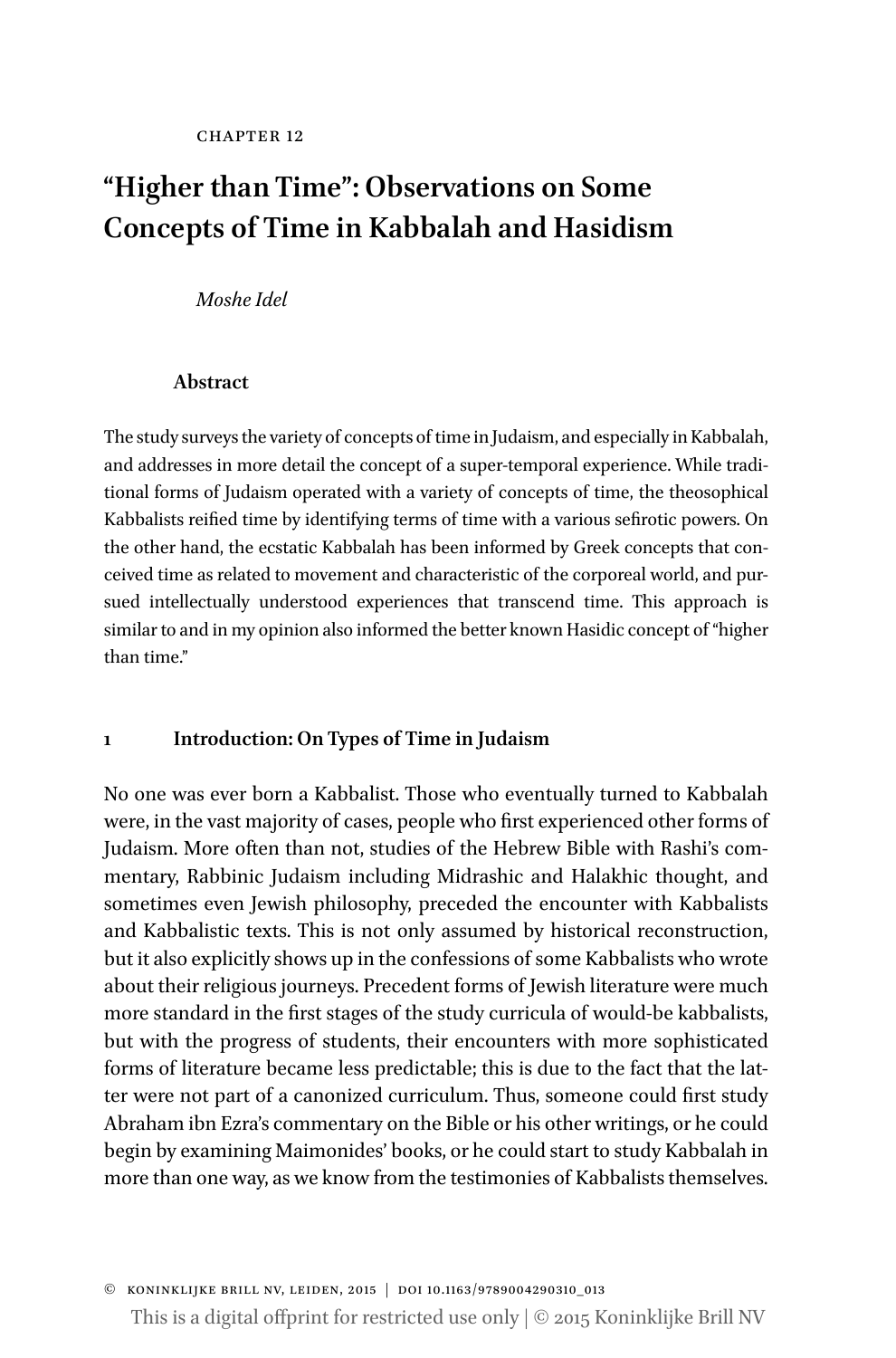The variety of possible contacts also shaped the manner in which some students understood the more speculative texts that they encountered. Given the non-theological proclivities in more traditional forms of Judaism, variations on theological themes were conceived of as a matter of someone's choice. The specifics were not important, as long as they did not affect the crucial aspect of Rabbinic Judaism, namely, the performance of the commandments.

For the purposes of our study here, this means that a variety of concepts about time were accumulated intellectually, and in many cases also experientially, throughout the lifetime of one who would become a Kabbalist.<sup>1</sup> As a child, he would experience what I would like to call "shared time," namely the cyclical time of the week, with the Sabbath as a central experience of that which is diffferent. This was a time that an individual was to share with his family and community, but was also to share with the divinity, due to the latter's description in the Hebrew Bible as one who rested on the Sabbath. This means that when one experiences the sanctified time of the Sabbath, he is living synchronically with other traditional Jews and with God. I should emphasize that such an experience is not only a matter of childhood practice, but that it may remain part of one's mature life; this is regardless of the different meanings that may be attached to it with the development of one's intellectual horizons. I shall refer to this type of time as *microchronos*, and in our case, it is a cyclical microchronos. Such a child could learn about another type of cyclical time, namely, the biblical laws of *shemittah* and Jubilee, but it is hard to assume that in the exilic situation, these were experienced in a direct manner. Let me emphasize that this kind of time, i.e., the cyclical microchronos, is strongly related to rituals, as found in the Hebrew Bible and in more detailed rabbinic instructions.

By engaging in other types of Jewish literature, namely, rabbinical literature, one could come to see a broader perspective than that of the microchronos, which involves a more mythical history of the entire nation. This perspective of time is not just the awareness of a long past, but also an expectation of a better, messianic future. Such time can be described a linear, and couple very well with later views on progress in history. The periods of time in this view

<sup>1</sup> For my emphasis on the diversity of conceptualizations of time in Kabbalistic literature see "Some Concepts of Time and History in Kabbalah," *Jewish History and Jewish Memory, Essays in Honor of Yosef Hayim Yerushalmi*, eds. E. Carlebach, J. M. Efron, D. N. Myers (Brandeis University Press, Hanover and London, 1998), 153–188; "Sabbath: On Concepts of Time in Jewish Mysticism," in ed. G. Blidstein, *Sabbath, Idea, History, Reality*, (Ben Gurion University Press, Beer Sheva, 2004), 57–93; and "Multiple Forms of Redemption in Kabbalah and Hasidism," *JQR*, vol. 101 (2011): 27-70. See also the end of the next footnote.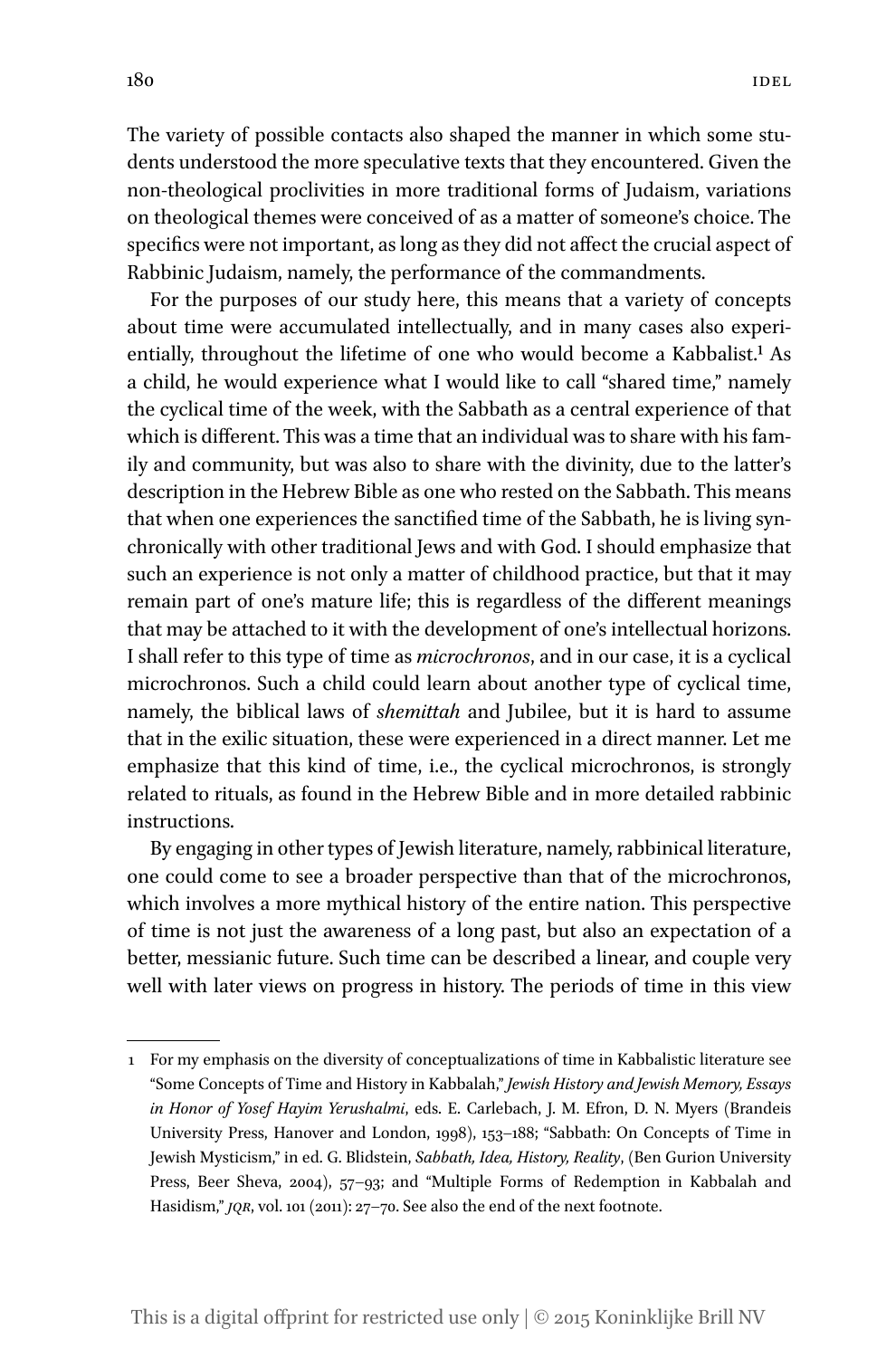transcend the weekly repetition and the annual cycle of feasts by centuries and even millennia, and I would like to refer to this view as the mesochronos. The mesochronos has little to do with rituals, and thus it does not necessarily conflict with the microchronos.

More reflective approaches to time are encountered in more philosophical types of literature. For example, some 12th century Jewish thinkers like Abraham bar Hiyya and Abraham ibn Ezra adopted another type of cyclical time that I designate as macrochronic. This is cosmic time, which deals with cycles of many thousands, or even tens of thousands of years. These cycles are relevant for the fate of the universe, and not only of the nation or of the particular individual. This type of time cannot be experienced, but it too can be understood and accepted without any conflict with the two other types of time. In other forms of philosophy, however, especially in Neoaristotelian and Neoplatonic philosophy, a totally different approach to time can be discerned: This is a split between time and eternity as based on the assumption that the immutable divinity inhabits a supra-temporal, or extra-temporal realm, which can also be described as eternity. Such views as found in medieval philosophy reverberates also, *mutatis mutandis*, in some schools of Kabbalah. Here, the divinity no longer participates in events *in time*, but inhabits a realm that is beyond time. This category of eternity beyond time does not necessarily exclude the possibility of accepting the existence of the three other times. However, it is possible to envision cases in which an attraction to the supratemporal, or the eternal, would necessarily belittle or marginalize the importance of other forms of time.

Last but certainly not least, it is important to mention that the emergence of the theosophical-theurgical Kabbalah created other approaches to time, especially with its variety of perceptions of the mutability of divine powers. Some of the theosophical-theurgical systems were deeply impacted by an astrological manner of thinking, which allowed each of the seven lower *sefirot* to govern over of a cosmic cycle, or a cosmic *Shemittah.*2 Other views spoke

<sup>2</sup> See Haviva Pedaya, *Nahmanides, Cyclical Time and Holy Text* (Am Oved, Tel Aviv, 2003), 213– 411 (Hebrew); Colette Sirat, "Juda b. Salomon Ha-Kohen—philosophe, astronome et peutetre Kabbaliste de la premiere moitie du xIII<sup>e</sup> siecle," *Italia* 1.2 (1979), 48, n. 21; M. Idel, "The Jubilee in Jewish Mysticism," in *Fins de Siècle—End of Ages*, ed. J. Kaplan (Merkaz Shazar, Jerusalem, 2005), 67–98 (Hebrew). About the circularity of time see also Elliot R. Wolfson, *Aleph, Mem Tau, Kabbalistic Musings on Time, Truth and Death* (University of Los Angeles Press, Berkeley, 2006), 55–116; and Brian Ogren, "La questione dei cicli cosmici nella produzione pugliese di Yishaq Abrabanel," *Itinerari di ricerca storica* 20/21 (2006): 141–161. Given the negative connotations related to some Kabbalists' assumptions that they lived in the most negative cycle, the attitude to time was also negative. This was especially the case with the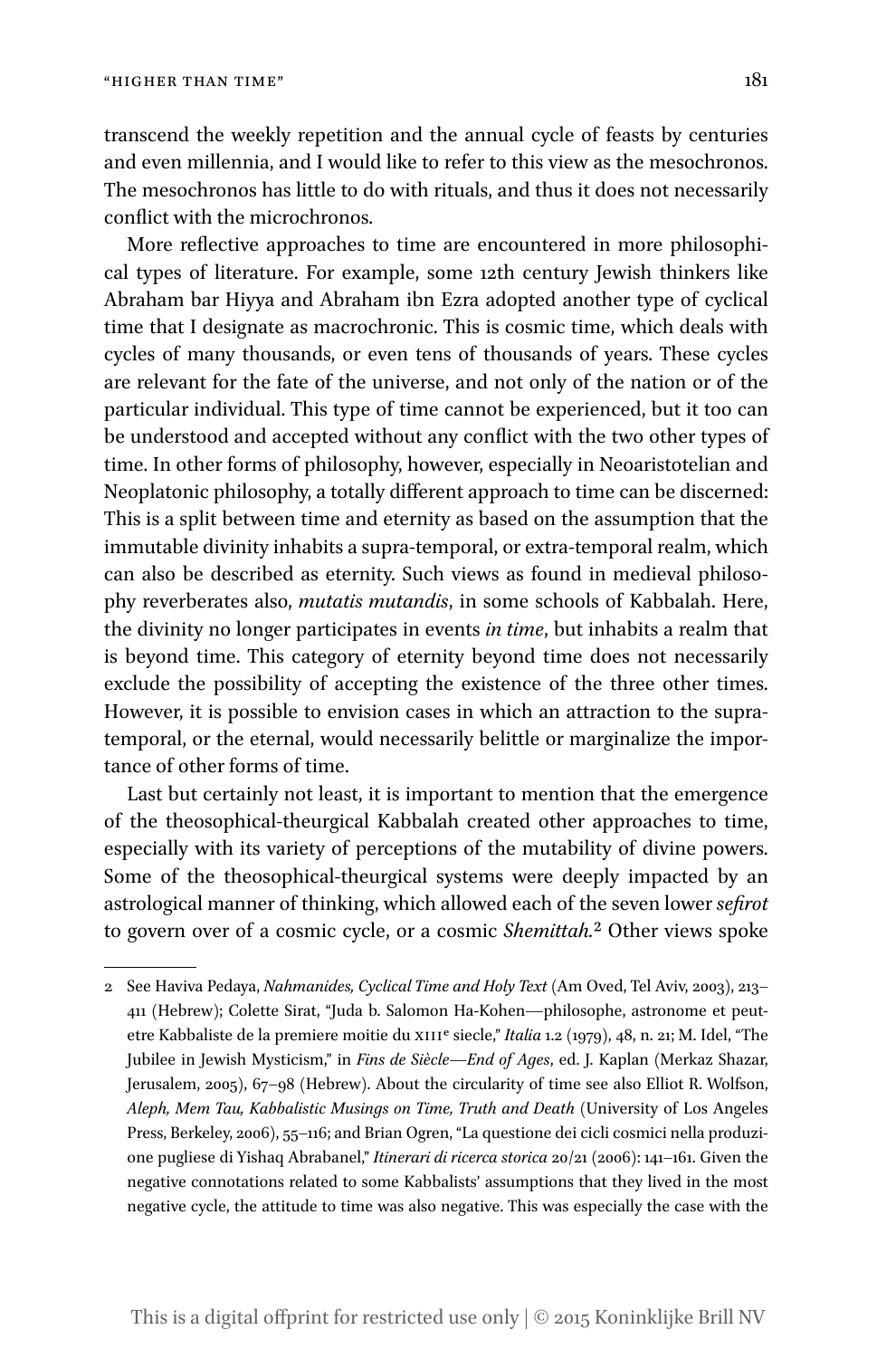about the consequences that the dynamic relations between the divine powers have upon this world, $3$  while others combine the various theosophicaltheurgical approaches to time. In later Kabbalistic schools, it is possible to discern efforts toward a mapping the sefirotic world by means of the hypostatization of temporal terms. This includes *zeman*, which sometimes refers to the all of the *sefirot*,<sup>4</sup> and "days," which represent the lower seven *sefirot*. It also includes an interpretation of the Rabbinic concept of *seder zemanim*, i.e., the "order of times," as those seven lower *sefirot*,<sup>5</sup> or in another case as *Tiferet*<sup>6</sup> and *Malkhut*.<sup>7</sup> In other examples, "day" represents the last *sefirah*, 8 *Rosh ha-Shanah* is identified with *Gevurah* or *Binah*,<sup>9</sup> and *Yom Kippur* is identified with *Hokhmah*10 or *Binah*.11 Shabbat refers to either *Malkhut* or *Yesod*, and in some cases to *Binah*, while *Shabbat ha-gadol* and *Yovel*, namely, Jubilee, refer to *Binah*.12 Following the theosophy of the *Zohar*, many Kabbalists used terms like *'Attiqa' Qadisha'*, which is another temporal designation denoting "the Holy Ancient One," in order to refer to the highest levels within the divine world.

- 6 *Sefer ha-Shem, Attributed to R. Moses de Leon*, 118.
- 7 Ibidem, 181.

Kabbalists related to *Sefer ha-Temunah* and those influenced by it. Their attitude, sometimes antinomian, differs from those of Abulafia or other theosophical-theurgical Kabbalists.

<sup>3</sup> See M. Idel, *Kabbalah: New Perspectives*, (Yale University Press, New Haven, 1988), 222–234.

<sup>4</sup> See the view of R. Joseph Karo, adduced in Wolfson, *Aleph, Mem, Tau*, 8.

<sup>5</sup> See e.g., R. Azriel of Gerona, *Commentary on the Talmudic Legends*, ed. I. Tishby, (Mekize Nirdamim, Jerusalem, 1945), 80, n. 6, 116, 142–144, *Sefer ha-Shem, Attributed to R. Moses de Leon*, 123. See also Wolfson, *Aleph, Mem, Tau*, pp. 84–86, 88, 90, who calls this view as "time without time".

<sup>8</sup> R. Azriel of Gerona, *Commentary on the Talmudic Legends*, 115.

<sup>9</sup> See, e.g., R. Joseph Gikatilla, *Sha'arei Tzedeq*, (Krakau, 1881), fol. 26a, *Zohar* i, fol. 226b, ii, fol. 32b.

<sup>10</sup> *Sefer ha-Shem, Attributed to R. Moses de Leon*, ed. M. Oron, (Cherub Press, Los Angeles, 2010), 69.

<sup>11</sup> See, e.g., Gikatilla, *Sha'arei Tzedeq*, fol. 30b, *Kabbalistic Commentary on Rabbi Yosef ben Shalom Ashkenazi on Genesis Rabbah*, ed. M. Hallamish, (Magnes Press, Jerusalem, 1984), 46, 192, *Zohar*, i, fol. 220b, ii, fol. 39b, 40b, 135a, *Sefer ha-Shem, Attributed to R. Moses de Leon*, 72, 89.

<sup>12</sup> See Elliot K. Ginsburg, *The Sabbath in the Classical Kabbalah* (suny Press, Albany, 1989); idem, *Sod ha-Shabbat, The Mystery of Sabbath* (suny Press, Albany, 1989), and my "Multiple Forms of Redemption," p. 45 n. 62, *Sefer ha-Shem, Attributed to R. Moses de Leon*, p. 148. Ya'aqov ben Sheshet, *Sefer Meshiv Devarim Nekhohim*, (Israel Academy of Sciences and Humanities, Jerusalem, 1968), pp. 93, 168–169, Gikatilla, *Sha'arei Tzedeq*, fols. 13b, 30b. See above n. 2.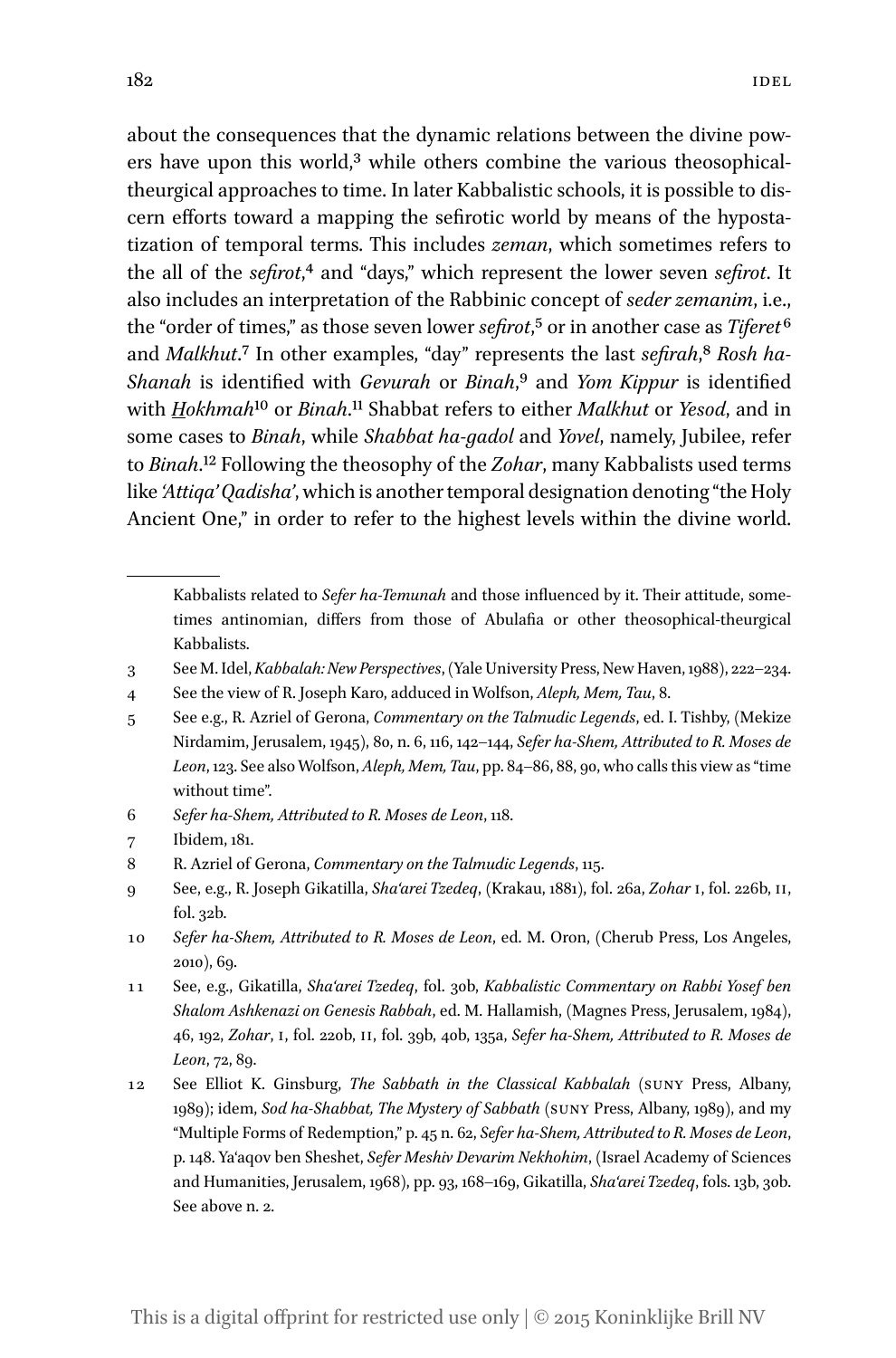More prominent than all of these examples, however, seems to be that of "day" and "night" as symbolizing *Tiferet* and *Malkhut*, respectively, which need to be unified through the performance of rituals.<sup>13</sup> It would be easy to give many more examples, and we should see the correspondences between time and the *sefirot* as just one among many forms of symbolism that include anthropomorphic, literal, and paradisiacal types. These were all used in order to flesh out the significance of the sefirotic system while conferring a special meaning on that system at the same time. Let me emphasize that Kabbalistic symbolism is not fixed, and various Kabbalists offered their own different sefirotic interpretations of the same word.

These examples of the reification of time as referring to or corresponding with divine powers are part of a much broader phenomenon evident in the theosophical-theurgical Kabbalah, namely, the ritualization of the sefirotic realm<sup>14</sup> In my opinion, the reification and hypostatization of concepts of time reflect the importance of sacred time to kabbalists. On the mundane, experiential level, this includes the holidays and Sabbath, which parallel the divine map according to the principle of upper and lower correspondence. Sometimes this correspondent parallelism is understood in an interactive manner. In other words, unlike the sacramental approach to time, which offers the possibility of transcending ordinary time by performing ceremonial rules, the philosophical and the ecstatic Kabbalistic approaches attempt to transcend time altogether. Whether such a hypostatic approach is related to the supernal, hypostatic understanding of time in Neoplatonism is a question that cannot be dealt with here.15 As I shall try to show below, the main school of 18th century Eastern European Hasidism represents a combination of earlier concepts of time. Specifically, I shall be concerned with one single theory that

<sup>13</sup> Ya'aqov ben Sheshet, *Sefer Meshiv Devarim Nekhohim*, ed. G. Vajda, 160, 171, 194; *Zohar* iii, fol. 177b, 260b; *Sefer ha-Shem, Attributed to R. Moses de Leon*, 123; and later on, R. Hayyim Vital, *Sha'ar Ma'amarei Rashbi*, (Jerusalem, 1988), 9: "You should know that *Ze'ir 'Anpin* [the Small Face, namely the divine Male] is called Day and his female is called Night, and see that the positive commandments correspond to 248 limbs, and this is the reason why all the commandments seize the place named Time [*zeman*] . . . since there is a cooperation [*shittuf* ] between Male and Female, which are called Day and Night."

<sup>14</sup> See my *Enchanted Chains: Techniques and Rituals in Jewish Mysticism* (Cherub Press, Los Angeles, 2005), passim, especially 215–220.

<sup>15</sup> See Shmuel Sambursky, "The Concept of Time in Late Neoplatonism," *Proceedings of the Israel Academy of Sciences and Humanities*, vol. ii, (Jerusalem, 1966), 153–167, S. Sambursky—S. Pines, *The Concept of Time in Late Neoplatonism*, (The Israel Academy of Sciences and Humanities, Jerusalem, 1971).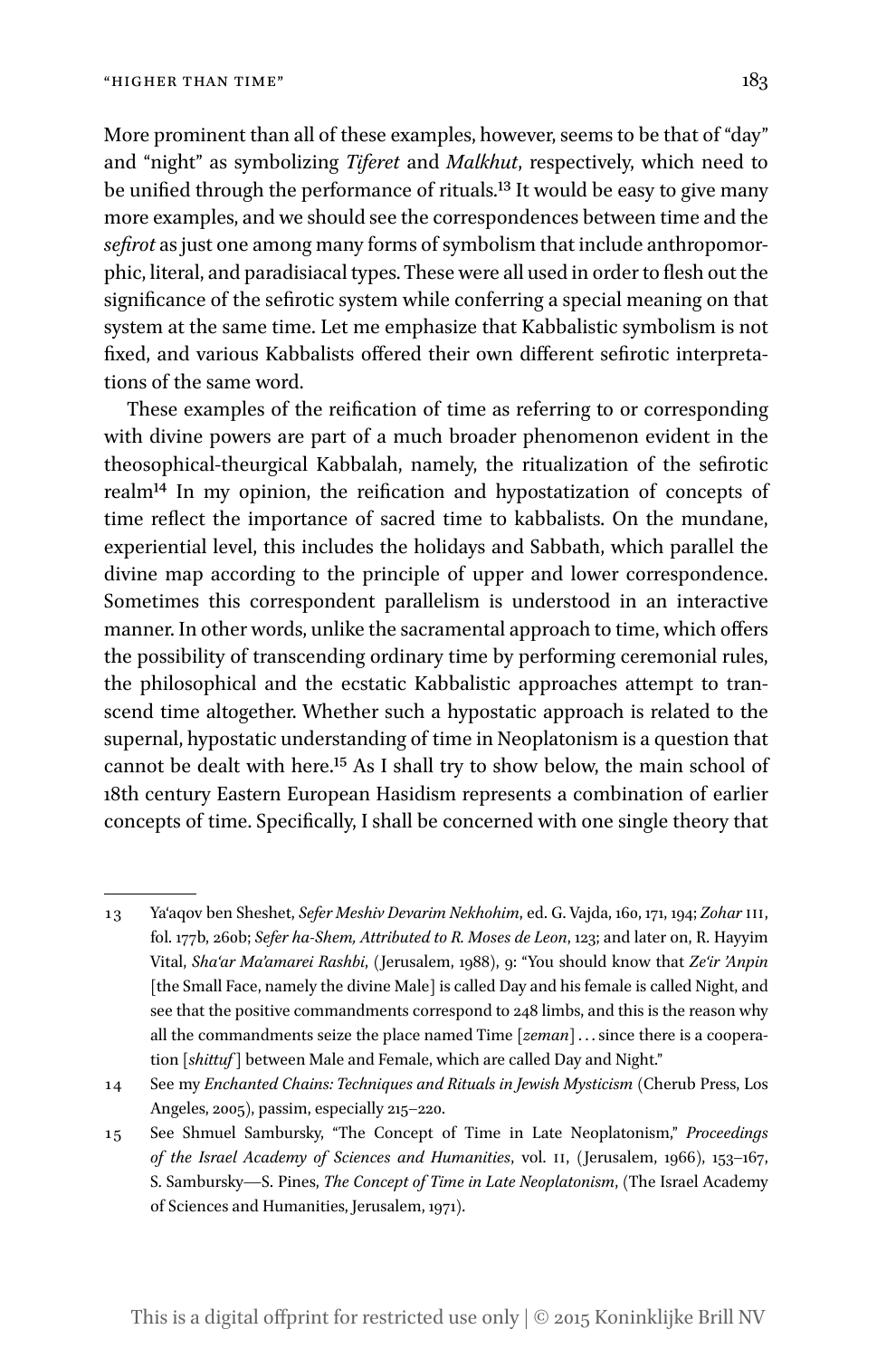combines various ideas of supra-temporally transcending regular time on an experiential level.16

The possible accumulation of different ideas of time over time means that the phylogenesis of Jewish culture can be encountered in the ontogenesis of a later Jewish figure. Consequently, as both an inheritor of various traditions and as mature person, one can embrace a variety of concepts of time. This does not mean that all of the erudite Jews at any given time shared the same conglomerate concepts of time, even though some with similar intellectual itineraries may have. My assumption is that a turn to higher forms of literature, which may be diffferent from tradition, does not necessarily signify a rupture with the earlier literature. This is especially the case, since the more mature consumers of higher literature remained part of the traditional societies in which they continued to live and be active as Jewish philosophers and Kabbalists. Regardless of the lack of rupture, ideas still difffered from one Kabbalist to another or from one Hasidic master to another. The diffferences might stem from varying proportions that earlier theories of time were accorded in the various systems, or they may be because of the idiosyncratic nature of the various mystics. In other words, concepts of time heavily depend upon corresponding images of the deity that are imagined to either participate in or to transcend time, and since these images are diverse, so too are the time-images diverse. This does not necessarily point to a theologically oriented understanding of Judaism, since the God-images themselves are reflections, or projections, of the ideals of life here below.

These observations about the variety of time concepts in Judaism are relevant not only for a proper understanding of Judaism, but also for a more adequate phenomenology of religion in general. Indeed, there is a stark distinction, found especially in the books of Mircea Eliade, between the so-called Judeo-Christian tradition as dependent on a linear time, and the so-called archaic religions as inhabiting circular visions of time. This distinction constitutes an extreme case of over-simplification that fails to take into account the variety of life-forms in Judaism. Eliade's paradigm is especially challenged by the importance of cyclical time in traditional Judaism, since the time of the Hebrew Bible. His reduction of Judaism as dominated by a single, linear concept of time is the result of a simplistic approach, which unfortunately turned into the late 20th century's most widespread theory of religion. The more cyclical approaches found in traditional Judaism and in Kabbalah have already been analyzed in relation to Eliade's claim in other studies. Here, I would like to elaborate on another point that needs a more detailed analysis, namely, the

<sup>16</sup> For conglomerate ideas of time see my "Multiple Forms of Redemption," 34.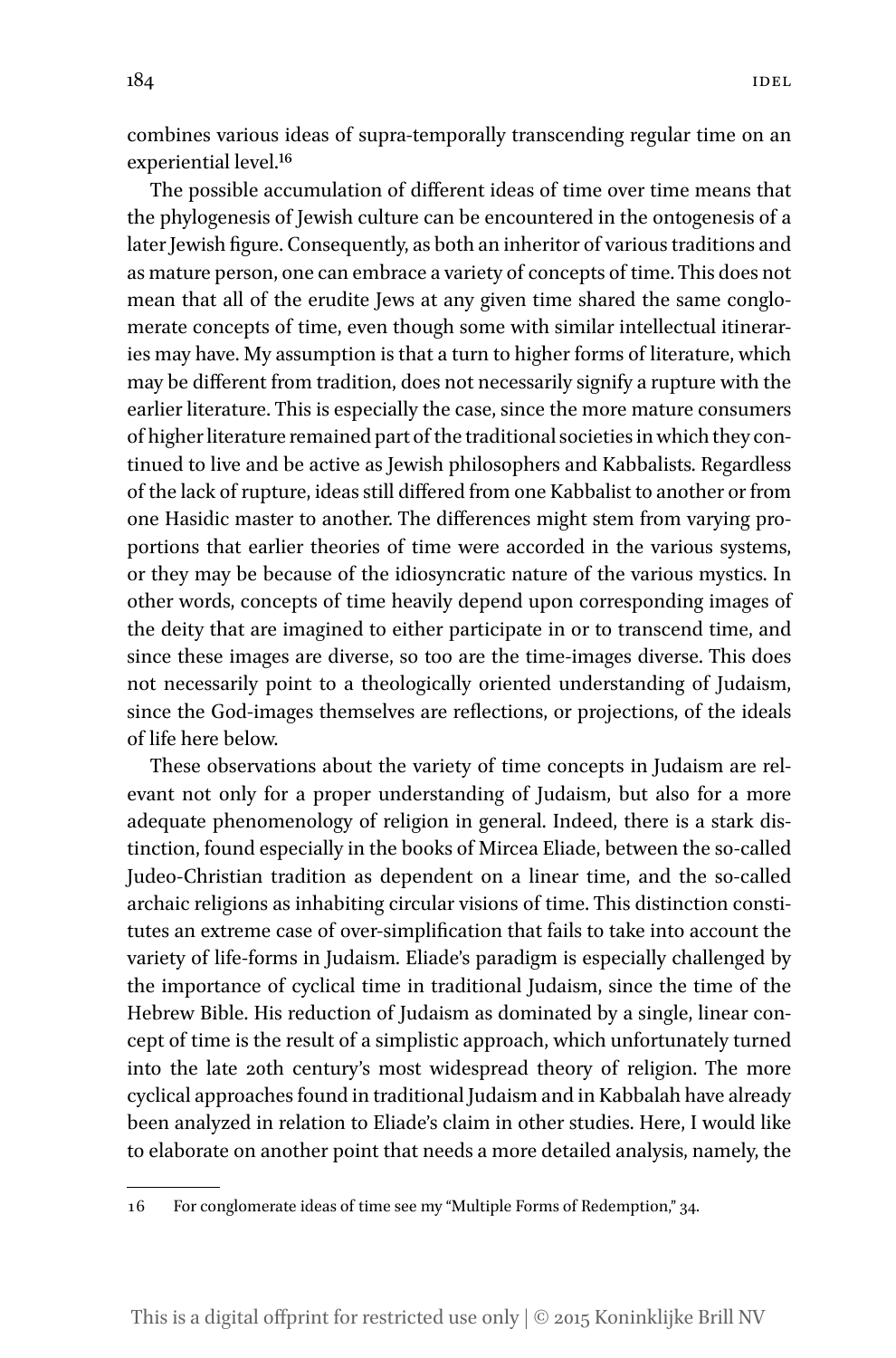notion of the possibility of overcoming historical time in Jewish thought, an approach that Eliade attributed solely to archaic religion.17

### 2 Higher than Time in Abraham Abulafia's Kabbalistic School

Unlike many other Kabbalists, we know much about the life of Abraham Abulafia, the founder of ecstatic Kabbalah.<sup>18</sup> He began his studies as a boy with his father, concentrating on traditional subjects such as the Bible and Rabbinic literature. He then turned to the *Guide of the Perplexed*, which he perused carefully and then taught for many years in several towns in Southern Europe. In 1270, he began his studies of Kabbalah, concentrating upon commentaries on *Sefer Yetzirah*. His intellectual itinerary is reminiscent of that of his student R. Nathan ben Sa'adya Har'ar, and it represents a broader phenomenon in the

<sup>17</sup> See my *Mircea Eliade: From Magic to Myth* (Peter Lang, New York, 2014), 135–155. Compare also to an analysis of Eliade's time and history in general Carl Olson, *The Theology and Philosophy of Eliade* (Macmillan, Houndsmills, London, 1992), 139–156. Compare to the reverberations of his view in Elliot R. Wolfson, *Language, Eros, Being, Kabbalistic Hermeneutics and Poetic Imagination* (Fordham University Press, New York, 2005), xviii.

<sup>18</sup> *Major Trends in Jewish Mysticism* (Schocken Books, New York, 1960), 119–155, and his last series of lectures at the Hebrew University printed as *The Kabbalah of Sefer ha-Temunah and of Abraham Abulafia*, ed., Y. ben Shlomo (Akademon, Jerusalem, 1969), (Hebrew). See my monographs *The Mystical Experience in Abraham Abulafia* tr. J. Chipman (SUNY Press, Albany, 1987), idem, *Language, Torah, and Hermeneutics in Abraham Abulafia*, tr. M. Kallus, (suny Press, Albany, 1989), idem, *Studies in Ecstatic Kabbalah* (suny Press, Albany, 1988), and *Natan ben Sa'adya Har'ar, Le Porte della Giustizia*, a Cura di Moshe Idel, tr. Maurizio Mottolese, (Adelphi, Milano, 2001). Sustained discussions on some topics in Abulafia's Kabbalah are available also in chapters of many of my other books, in particular *Messianic Mystics*, (Yale University Press, New Haven, 1998), 58–100, 295–302, *Kabbalah in Italy, 1280–1510, a Survey*, (Yale University Press, New Haven, 2010), 30–88, 297–298, or *Ben: Sonship and Jewish Mysticism*, (Continuum, London, New York, 2008), and "Abraham Abulafia: A Kabbalist 'Son of God' On Jesus and Christianity," in ed. N. Stahl, *Jesus among the Jews* (Routledge, London, New York, 2012), 60–93, as well as Elliot R. Wolfson, "Kenotic Overflow and Temporal Transcendence: Angelic Embodiment and the Alterity of Time in Abraham Abulafia," *Kabbalah*, vol. 18 (2008): 133-190, idem, Abraham Abulafia: Hermeneutics, Theosophy, and Theurgy (Cherub Press, Los Angeles, 2000), Harvey J. Hames, *Like Angels on Jacob's Ladder, Abraham Abulafia, the Franciscans, and Joachimism*, (suny Press, Albany 2007), Robert J. Sagerman, *The Serpent Kills*  or the Serpents Give Life: The Kabbalist Abraham Abulafia's Response to Christianity, (Brill, Leiden 2011).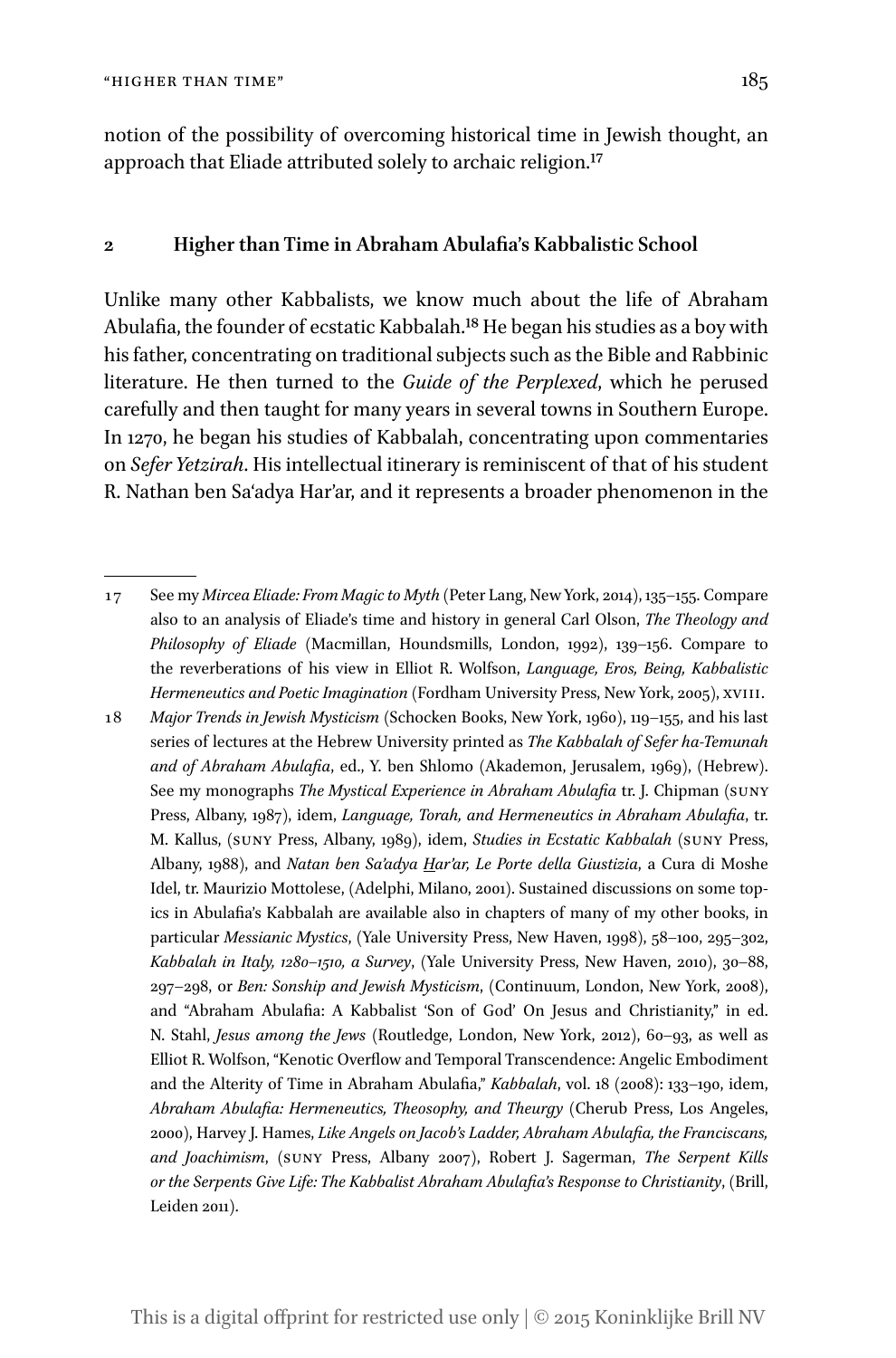younger Jewish elite in the last third of the 13th century in Spain and Italy.19 Though a devout Maimonidean with strong Arabic Andalusian Neoaristotelian tendencies, Abulafia was also acquainted with and influenced by Neoplatonic books. These include R. Bahya ibn Paquda's *Sefer Hovot ha-Levavot*,20 and *Liber de Causis*, which is a version of Proclus's *Elements of Theology* found in Arabic, Hebrew and Latin.21 He was also interested in the writings of Abraham ibn Ezra.22 These bodies of speculative literature are quite disparate, and thus exemplify the diversity of the conceptual conglomerate that informed his thought.

Like many other medieval Neoaristotelian thinkers, Abulafia adopted a theory of ten separate cosmic intellects that are mostly unrelated to changes taking place in the sublunar world, and whose intellectual activity does not change. According to Maimonides, anything unconnected to motion or change, including God, "does not fall under time;" this phrase has been translated into Hebrew as "lo nofel tahat ha-zeman."23 Like in the case of traditional Jewish theology, in which God acts and rests and the Jew imitates Him, so too in philosophical texts the philosopher attempts to imitate God. But here God is conceived of in a totally different manner, i.e., as an intellect that exists beyond time. In some cases, the philosophical imitation of God is a matter of assimilation into the divine entity that is conceived of as intelligizing. In such a manner, according to some of the philosophical sources and to ecstatic Kabbalah, one may become a part of the divine realm.<sup>24</sup>

<sup>19</sup> See my Moshe Idel, "The Kabbalah's Window of Opportunities', 1270–1290," in eds. E. Fleisher, G. Blidstein, C. Horowitz, B. Septimus, *Me'ah She'arim, Studies in Medieval Jewish Spiritual Life in Memory of Isadore Twersky*, (The Magnes Press, Jerusalem, 2001), 171–208.

<sup>20 &</sup>quot;We-Zot li-Yehuda," in *Ginzei H͟okhmat ha-Qabbalah*, ed. Adolph Jellinek, (Leipzig, 1853), 18-19. Abulafia adopted an important aspect for his sort of mysticism from this book: the centrality of inner war as part of spiritual life. See my "The Battle of the Urges: Psychomachia in the Prophetic Kabbalah of Abraham Abulafia," in ed. A. BAR-LEVAV, *Peace and War in Jewish Culture*, (Zalman Shazar Center, Jerusalem, 2006), 99–143 (Hebrew).

<sup>21</sup> See his *'Imrei Shefer*, ed. A. Gross, (Jerusalem, 1999), 193–194, and M. Idel, "The Magical and Neoplatonic Interpretations of Kabbalah in the Renaissance," in ed. B. D. Cooperman, *Jewish Thought in the Sixteenth Century* (Harvard University Press, Cambridge, 1983), 216– 217, 220–223; idem, "Jewish Kabbalah and Platonism in the Middle Ages and Renaissance," in ed., L. E. Goodman, *Neoplatonism and Jewish Thought* (suny Press, Albany, 1993), 332-333. A discussion of hypostatic time from this book is found together with Abulafian material in manuscripts, an issue that deserves a separate analysis.

<sup>22</sup> We-Zot li-Yehuda, 18–19.

<sup>23</sup> *Guide of the Perplexed*, I:57, and introduction to part ii, premise 15.

<sup>24</sup> For Abulafia's views of time see Idel, *The Mystical Experience*, 124–125, idem, "The Time of the End': Apocalypticism and Its Spiritualization in Abraham Abulafia's Eschatology,"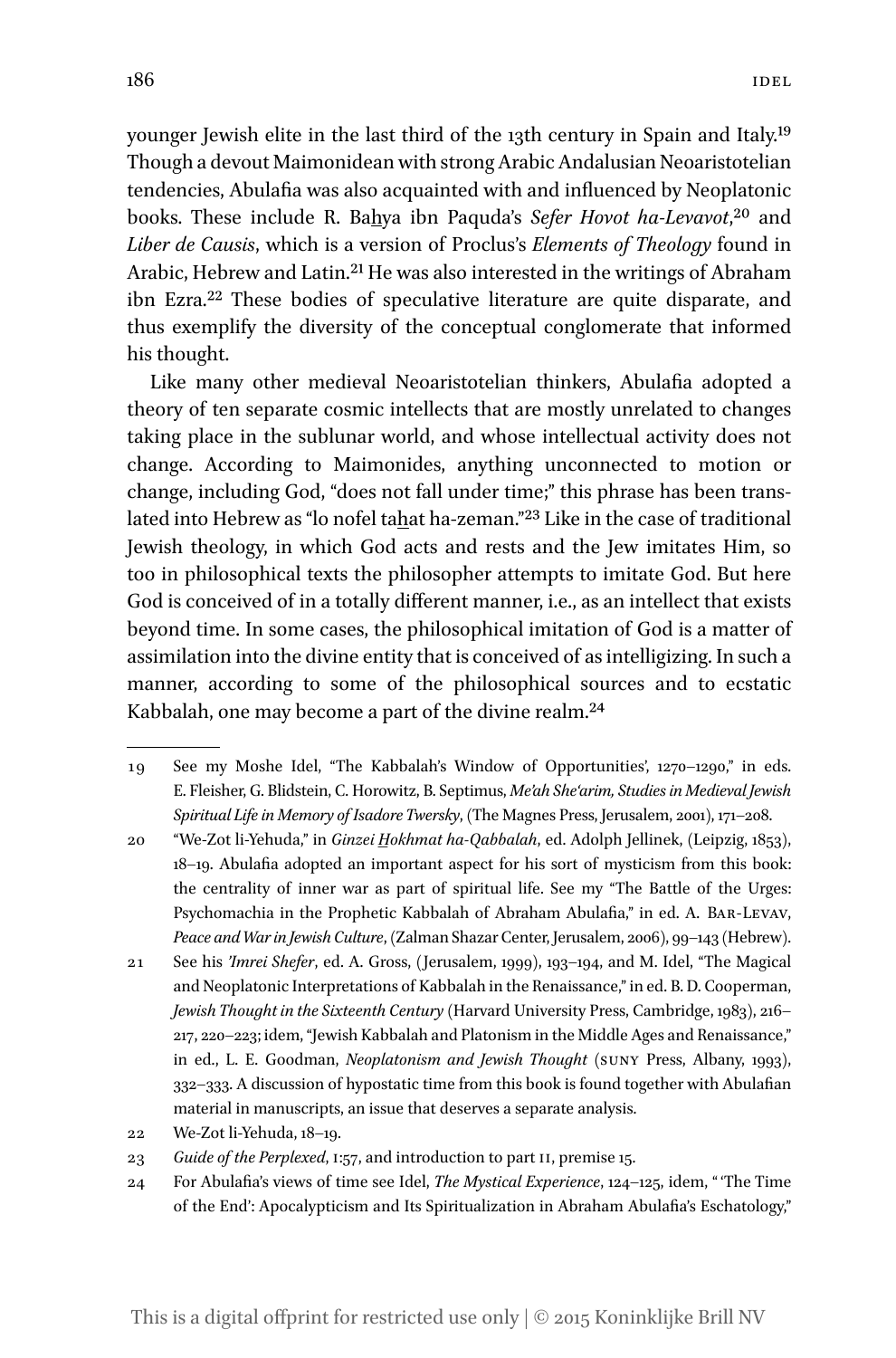Following Maimonides, Abulafia sees the assimilation into the divine as the most important religious activity. In one of his prophetic books he writes that the separate "intellects themselves alone do not fall under the [category of] time"25 This is an important statement that should be remembered when dealing with the Agent Intellect, the last of the ten separate intellects, as it is in a category that transcends time. In good Aristotelian manner, Abulafia connects time to movement, and claims that there is no time without movement.26 In the framework of this paper, however, I am not interested in his concepts of time as such, but in the experiential implications of his views.

I shall begin my analysis of Abulafia's experiential approach to time by translating a short, neglected passage from his *Commentary on Sefer Yetzirah*. In describing humans, Abulafia he writes:

We are the last of all the beings, and from this side we are the most distant from Him. And because we are the last beings [who are remote] from him, He desired that we should be closest to Him from another side. He

25 See Ms. Firenze-Laurenziana Plut. 11, 48, fol. 80ab. For Abulafia as the author of this untitled treatise see my "A Unique Manuscript of an Untitled Treatise of Abraham Abulafia in Biblioteca Laurentiana Medicea," *Kabbalah*, vol. 17 (2008): 7–28. See also *Sefer ha-Melammed*, ed. A. Gross, (Jerusalem, 2002), 10, and also on 21 there, for what I interpret to be a natural event. Unaware of the translated statement that denies relations to time insofar as the separate intellects are concerned, Wolfson, "Kenotic Overflow and Temporal Transcendence," p. 190 n. 211, interprets a passage from *'Imrei Shefer*, ed. A. Gross, 34, as if it deals with Metatron, regularly identified with the cosmic, separate Agent Intellect, as being "a personification of time". However, the passage he quotes has nothing to do with Metatron, as it is evident from its wider context. Also his interpretations offered to Abulafian texts ibidem,  $180-187$  miss, in my opinion, the point. For an analysis of just one such example see below beside n. 52, and compare to the contents of the texts quoted beside nn. 51, 58 to the effect that God does not fall under the category of time.

26 *Sefer ha-Melammed*, 9.

*Apocalyptic Time*, ed. A. Baumgarten, (Brill, Leiden, 2000), 155–185, in some sections in the first two of the studies mentioned above in n. 1, for example in "Sabbath: On Concepts of Time in Jewish Mysticism," 69–74. Compare to Wolfson, "Kenotic Overflow and Temporal Transcendence," 138–139, where he claims that only the eschatological aspects of time in Abulafia's thought have been investigated, and ignores not only what I wrote in those studies but also relevant texts that have been addressed there, which he did not engage, and some of which will be analyzed below. As to the manner in which he interpreted some of the texts he did engage, see below. He apparently forgot what he himself wrote earlier in *Aleph, Mem, Tau*, 211 n. 48. The following approach differs from the main assumption found in Wolfson's studies about time in Abulafia, but in this framework, I cannot address all the details of my reservations.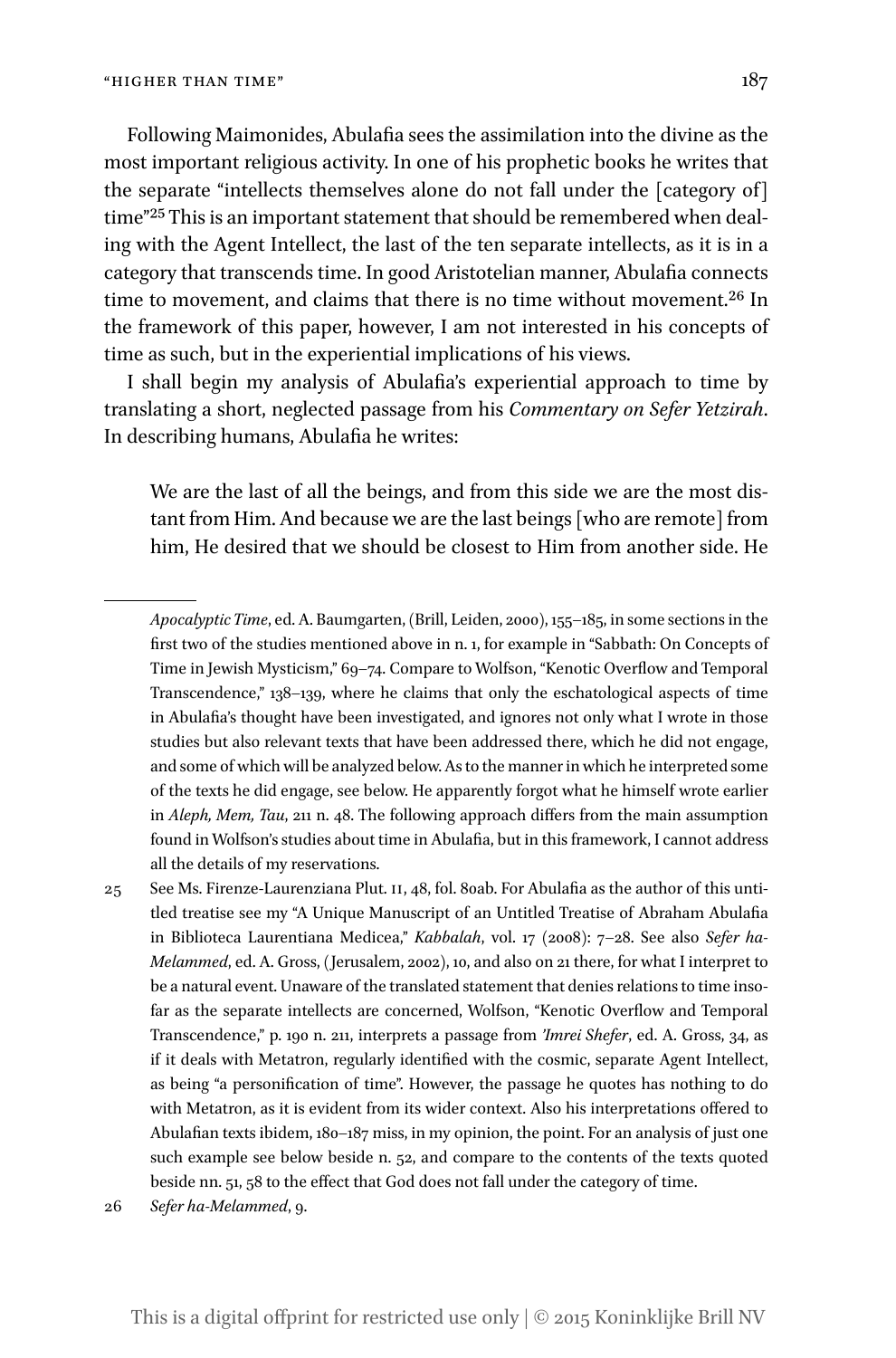saw that there was no manner that is more excellent than that in which He created us, and He set us as bodies that possess faculties [kohot] that receive from others *hawayyot* that exist for short times, and *hawayyot* that are present without time at all, and they are the eternal [*hawayyot*], and everything that is universal is eternal and everything eternal is universal.<sup>27</sup>

According to this passage, God demands that humans become eternal by becoming universal,<sup>28</sup> a metanoic experience that is predicates the reception of eternal powers. Though such a reception is a change in the individual, it is not a change insofar as the eternal hawayyot are concerned. We may distinguish between a particular type of experience related to the body, which is extremely remote from the divinity, and a spiritual experience related to the faculties, which bring one close to God. According to another passage to be discussed below, these faculties actually bring one within God. Abulafia, who follows some brief discussions found in Abraham ibn Ezra,29 Was certainly not the first to posit this transformation from a particular individual to a general or universal being. Let me point out that the statement covers humans in general, and not just the Jews. This amounts to a more universalistic approach, which is indeed Abulafia's main view.<sup>30</sup> In general, I would say that the more Neoplatonic dichotomy between the universal and the particular informs this passage. This is also the case in Abulafia's *Sitrei Torah*, a commentary on Maimonides' *Guide of the Perplexed*. There we read:

And [it] will unite with it after many hard, strong and mighty exercises, until the particular and personal prophetic [faculty] will turn universal,

<sup>27</sup> *Commentary on Sefer Yetzirah*, ed, I. Weinstock, (Mosad ha-Rav Kook, Jerusalem, 1984), 19. Compare also to the similar views on general principles in Al-Bataliusi's *Sefer ha- 'Aggulot ha-Ra'yoniot*, ed. D. Kaufmann, (Budapest, 1880), 50. On general principles see also in 'Or ha-Sekhel, ed. Gross, 40, 108-109. Abulafia's quote translated here is reminiscent of Meister Eckhart's statement in his commentary on Psalm 86: "We have been put into time for the purpose of coming nearer to and becoming like God through rational activity in time." Cf. Bernard McGinn, *The Harvest of Mysticism in Medieval Germany*, (Herder & Herder, New York, 2005), 192.

<sup>28</sup> Moshe Idel, "Universalization and Integration: Two Conceptions of Mystical Union in Jewish Mysticism," in eds. M. Idel and B. McGinn, *Mystical Union and Monotheistic Faith: An Ecumenical Dialogue*, (MacMillan, New York, 1989), 27–58.

<sup>29</sup> As pointed out judiciously by Weinstock in his footnotes.

<sup>30</sup> See my *Secrets and Pearls: On Abulafia's Esotericism*, ch. 21 (in preparation).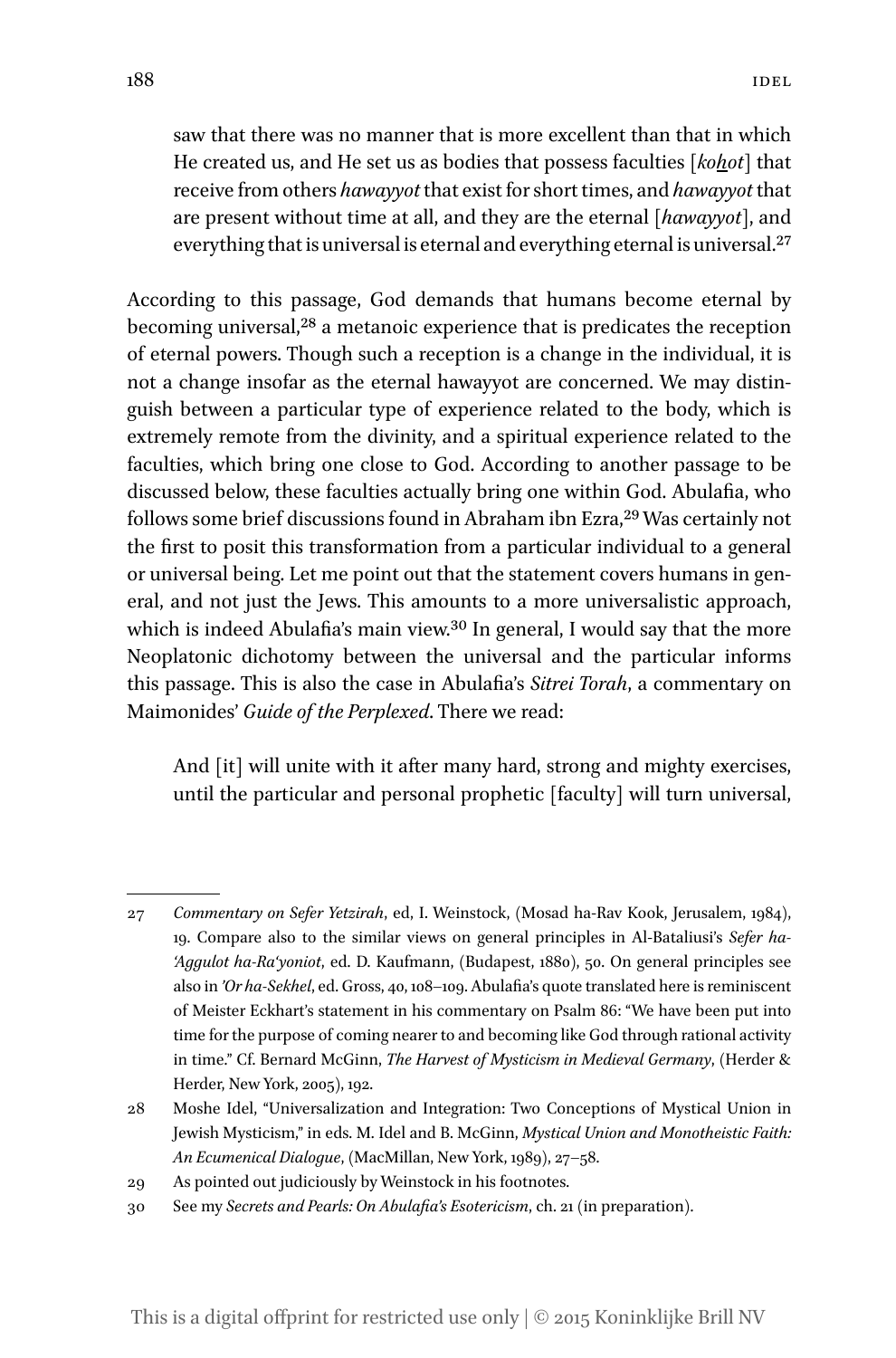permanent and everlasting, similar to the essence of its cause, and he and He will become one entity.<sup>31</sup>

This is not a union in which the particular identities of the factors interacting are preserved. Rather, in my opinion, there is here a total transformation of the particular intellect into a universal, everlasting entity. Abulafia imagines that this happens in the moment, and no individual existence is imagined to maintain itself or to survive the post-mortem state of existence.<sup>32</sup>

A similar position if found in another ecstatic Kabbalistic treatise written by someone from Abulafia's school, *Sefer Ner 'Elohim*:<sup>33</sup>

The root of all the negative commandments is to allude [*li-remoz*] not to follow temporary matters, since whoever is drawn toward the vanities of temporality,<sup>34</sup> his soul shall survive in the vanities of temporality; and whoever is drawn toward God, which is above temporality [*le-ma'lah meha-zeman*], his soul shall survive in eternity, beyond time [*be-lo' zeman*], within God, may He be blessed [*ba-shem it*[*barakh*]].35

Following Abulafia's thought,<sup>36</sup> the anonymous Kabbalist describes the effect caused by the union of a person to a specific object: if one adheres to temporary entities, then his survival will depend on time; if he adheres to an eternal entity, his survival will be eternal. Interestingly, the eternal is described

<sup>31</sup> Ms. Paris BN 774, fol. 155a, ed. Gross, 138. On Abulafia and simplification or depersonalization, see Idel, *Studies in Ecstatic Kabbalah*, 18–19.

<sup>32</sup> This process of universalization by cleaving to the supernal spiritual realm also means an experience of supra-temporality. See also 'Otzar 'Eden Ganuz, 111:8, ed. A. Gross, (Jerusalem, 2000), 337: *dibbuq nitzhi*.

<sup>33</sup> On the problems related to the authorship of this treatise see M. Idel, *Abraham Abulafijia's Works and Doctrines*, (Ph. D. Thesis, Hebrew University, Jerusalem, 1976), 72–75 (Hebrew).

<sup>34</sup> *Hevlei ha-zeman*. This warning about the negativity and the futilities of time is a topos in the Middle Ages. It is recurs in Spanish Jewish poetry, and was shared by several Jewish thinkers, especially Maimonides. Cf. Israel Levin, "*Zeman* and *Tevel* in the Hebrew Secular Poetry in Spain in the Middle Ages," *'Otzar Yehudei Sefarad*, vol. 5 (1962): 68–79 (Hebrew). For Abulafia's use of this phrase see, e.g., 'Otzar 'Eden Ganuz, 331, Mafteah ha-Tokhahot, ed. A. Gross (Jerusalem, 2001), 62, '*Imrei Shefer*, 136, or *'Or ha-Sekhel*, 20, 21, 105.

<sup>35</sup> *Sefer Ner 'Elohim*, Ms. Munchen 10, fol. 154b, ed. A. Gross, (Jerusalem, 2002), 68. This text is especially close to *'Or ha-Sekhel*, 21. This vision of the negative commandments as an allusion, namely as preventing someone from being immersed in mundane issues, deserves a separate discussion.

<sup>36</sup> See the passage from *'Otzar 'Eden Ganuz*, translated in my *The Mystical Experience*, 124–125.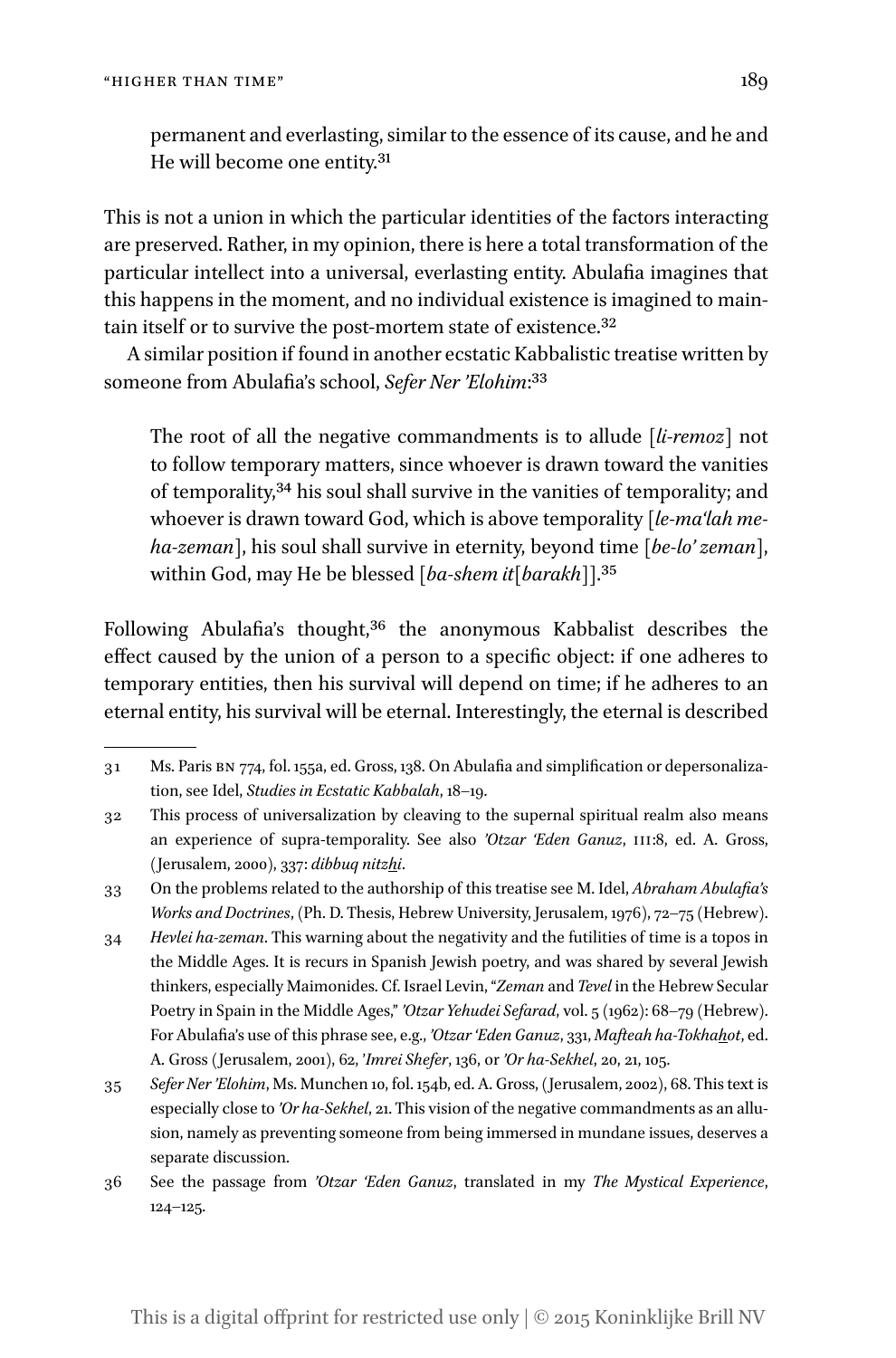as God, who is beyond time, and adherence here means an entrance into the divine realm. God is described by the Hebrew phrase *le-ma'lah me-ha-zeman*, an expression that is rare in the Middle Ages, but will become a leitmotif some centuries later in East European Hasidic literature, as we shall see below. Even though this passage from *Ner 'Elohim* was probably not the first source to inspire later thinkers, for the time being, it seems to be the first dated occurrence of this phrase in Jewish literature. The experience of the soul, however, is described by a slightly different phrase: *beli zeman*, without time. This divergence may refer to a status achieved by the soul after leaving time. I wonder whether the expression "within" related to God reflects some form of transcendent the space, just as it reflects transcendent time. Or alternatively, perhaps it is perceived of as comprising all of space, just as God's transcendent time was conceived of as comprising all of time.

The process of universalization was expressed in two of the quotes above by terms stemming from ibn Ezra, but Abulafia also uses Neoaristotelian noetics in order to point to a rather similar transformation. In one of his commentaries on the *Guide of the Perplexed*, he writes:

You should meditate on his [Maimonides' words] in an intellectual manner, You should separate yourself because of them from the entire species, the universal man, and you will become for God distinguished and comprehensive, and you will be called by the name "Living God," and you will become similar to God.37

The assimilation into God is quite explicit here, as it is a process of universalization. Nevertheless, the Kabbalist does not refer here to an experience that transcends time. Calling a mystic by divine names is not something new in Abulafia, nor is it new to Abulafia. In fact, it shows up in other forms of mysticism.<sup>38</sup> For Abulafia, it can be seen in another passage that was written in the very same period, concerning one who becomes assimilated into God:

If, however, he has felt the divine touch and perceived its nature, it seems right and proper to me and to every perfected man that he should be

<sup>37</sup> *Sitrei Torah*, ed. A. Gross, (Jerusalem, 2002), 188. Compare to the description of a transformation into a divine species in the *Commentary on Sefer ha-Melitz*, Ms. Rome-Angelica 38, fol. 9a, printed in *Matzref ha-Sekhel*, ed. A. Gross, (Jerusalem, 2001), 19–20. This has been discussed in my *Studies in Ecstatic Kabbalah*, 16. It is also discussed in the Untitled Treatise preserved in Ms. Firenze-Laurenziana, Plut. ii, 48, fol. 83a.

<sup>38</sup> On theophorism in Abulafia and its background see my *Ben: Sonship and Jewish Mysticism*, passim, especially 286, 306–307.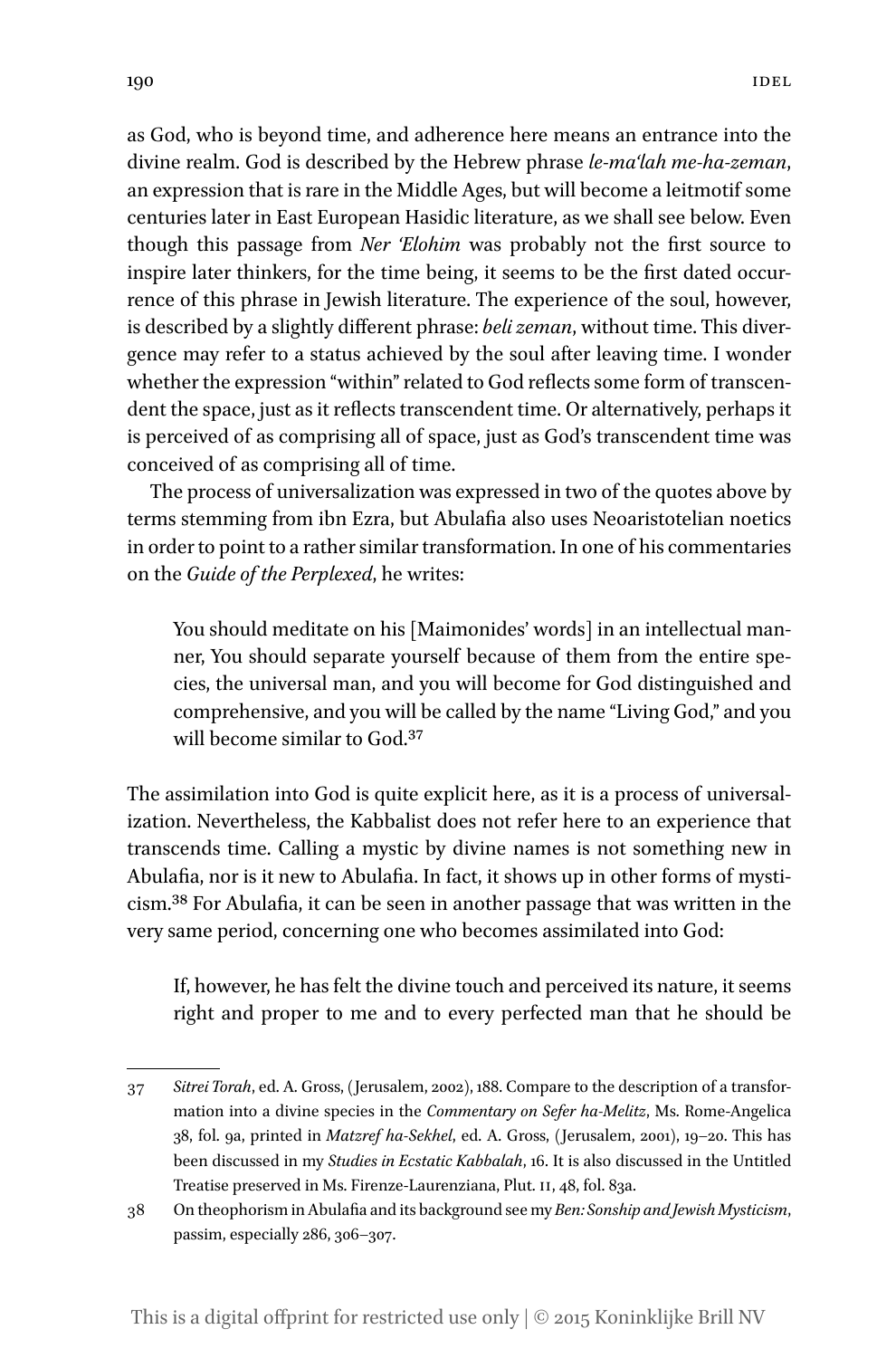called 'master,' because his name is like the Name of his Master, be it only in one, or in many, or in all of His Names. For now he is no longer separated from his Master, and behold he is his Master and his Master is he; for he is so intimately adhering to Him [here the term *devequt* is used] that he cannot by any means be separated from Him, for he is He. And just as his Master, who is detached from all matter, is called . . . the knowledge, the knower and the known, all at the same time, since all three are one in Him, so shall he, the distinguished man, the master of the distinguished Name, be called intellect, while he is actually knowing; then he is also the known, like his Master; and then there is no difference between them, except that his Master has His supreme rank by His own right and not derived from other creatures, while he is elevated to his rank by the intermediary of creatures.39

It is clear that the transformation written about here not only concerns the eternal survival of the soul, but also concerns the essence of that soul, which is transformed into an intellective element. This obliterates the diffferences between the cause of the transformation, i.e., the Agent Intellect, and that afffected by it, i.e., the human intellect. Perfection here is conceived of as being a matter of the intellect, and the perfect man comes to be seen as a comprehensive being:

In the perfect man [*ha-'ish ha-shalem*] whose intellect has been actualized, his liver, heart, and head, that is, brain, are one thing until the vegetative soul and the master of knowledge [*ba'alat ha-da'at*] discerns, knows, understands, and comprehends to govern her matter according to God and not according to nature alone. The effflux overflows from the world of angels to the world of heavenly spheres and from the world of heavenly spheres to the world of mankind until the point that the distinguished universal person<sup>40</sup> becomes intellectualized in actuality.<sup>41</sup>

<sup>39</sup> *Commentary on Sefer ha-Yashar*, printed in *Matzref ha-Sekhel*, 103–104. For the sources and an interpretation of this passage see my *Messianic Mystics*, 299–301.

<sup>40</sup> *Ha-meyuhad ha-kelali*. My translation here difffers from that of Wolfson's rather oxymoronic phrase "particular universal," which is erroneous, as are the conclusions he draws there as to Abulafia's alleged particularism. For more on this issue see *Secrets and Pearls:*  $On Abraham Abulafa's Esotericism.$ 

<sup>41</sup> *'Otzar 'Eden Ganuz*, ii:1, 200. In general I used Wolfson's translation in *Venturing Beyond, Law & Morality in Kabbalistic Mysticism* (Oxford University Press, Oxford 2006), 72, with one major exception, mentioned in the previous footnote.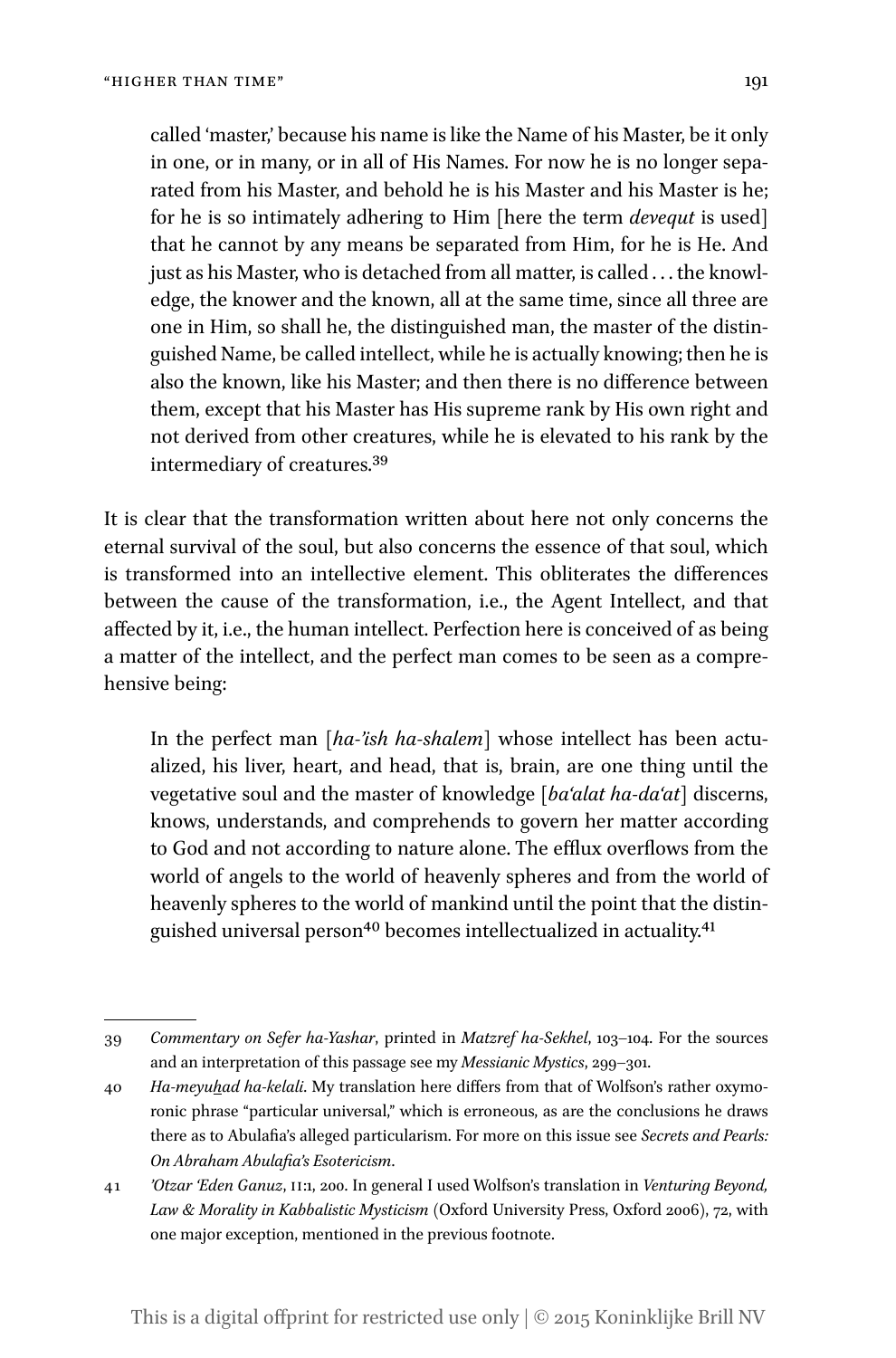It is evident that the "perfect man"—*ha-'ish ha-shalem*42—at the beginning of the passage is parallel to the phrase that occurs later in the passage, which I translated as "distinguished universal person." In the two last quotes, an individual person signifies someone who has actualized his intellect. Thus, the supra-temporal achievement is a matter of intellectual activity that, as a part of one's universalization, broadens his perspective.

Let me turn to the occurrence of the divine name in some of the discussions above. For Abulafia, the function of the divine names is by no means an exegetical issue alone; the pronunciation of the divine names is a technique for reaching a prophetic experience, and the confidence in the possibility of its attainment stands at the core of Abulafia's book, and of his system as a whole. Concepts of time, such as the Sabbath, for example, should be understood in the context of the main religious purpose of his Kabbalistic system, which is the attainment of an ecstatic experience that does not depend upon place and time.43 The Sabbath is therefore not only an important concept, whose connotation adds luster to the discussion; it also serves as an allegorical syntagm for the highest religious experience, which should and can be achieved in the present.

<sup>42</sup> Cf. *Ha-'ish ha-meyuhad*. The source of this specific use of the term *meyuhad* is ibn Tibbon's translation of the *Guide* I:14, and Shlomo Pines's translation of the *Guide of the Perplexed*, (Chicago University Press, Chicago, 1963), i, 40 as "[outstanding] individual" that is described in opposition to *hamon*, multitude. About this phrase as referring to a distinguished individual, see also "Sheva' Netivot ha-Torah," ed. A. Jellinek, *Philosophie und Kabbalah*, Erster Haefte, (Leipzig, 1854) 4, 9; '*Otzar 'Eden Ganuz*, Preface, 2, iii:9, 354; and *Hayyei ha-Nefesh*, ed. A. Gross, (Jerusalem, 2001), 9, 15. See also *'Otzar 'Eden Ganuz* I:8, 173, where Abulafia's gematria of  $meyu had = 68 = Hakham$  [wise] =  $ha-navi'$  [the prophet]. This fits the view found in *Hayyei ha-Nefesh*, 9. See also the very important discussion of the "distinguished man" in ibidem, 128. These gematriot indeed define the meaning that Abulafia attributes to the distinguished individual. For another important passage where the "perfect man" is described as comprising everything, see *'Imrei Shefer*, 121, translated into English by Wolfson, "Kenotic Overflow and Temporal Transcendence," 172–173. The more common expression, found already in Islam, *al-insan al-kamil*, is something connected to a prophet and approximates the later Hebrew *ha-'adam ha-shalem*, a phrase that also occurs in Abulafia's writings, sometimes in the context of universalization. See, e.g., his *Commentary to Sefer ha-Yashar*, printed in *Matzref ha-Sekhel*, 99. For the closest parallel to Abulafia's concept of "distinguished man," see the view of ibn Arabi as described in Annemarie Schimmel, *And Muhammad is His Messenger, The Veneration of the Prophet in Islamic Piety* (University of North Carolina Press, Chapel Hill, 1985), 314 and Paolo Urizzi, "L'uomo teomorfico secondo ibn 'Arabi," in eds. P. Spallino ad P. Urizzi, *Il Fine ultimo dell'uomo* (Officina di studi medievali, Palermo, 2012), 151–187, especially 167–168 n. 82. 43 See my "Sabbath: On Concepts of Time in Jewish Mysticism," 69–74.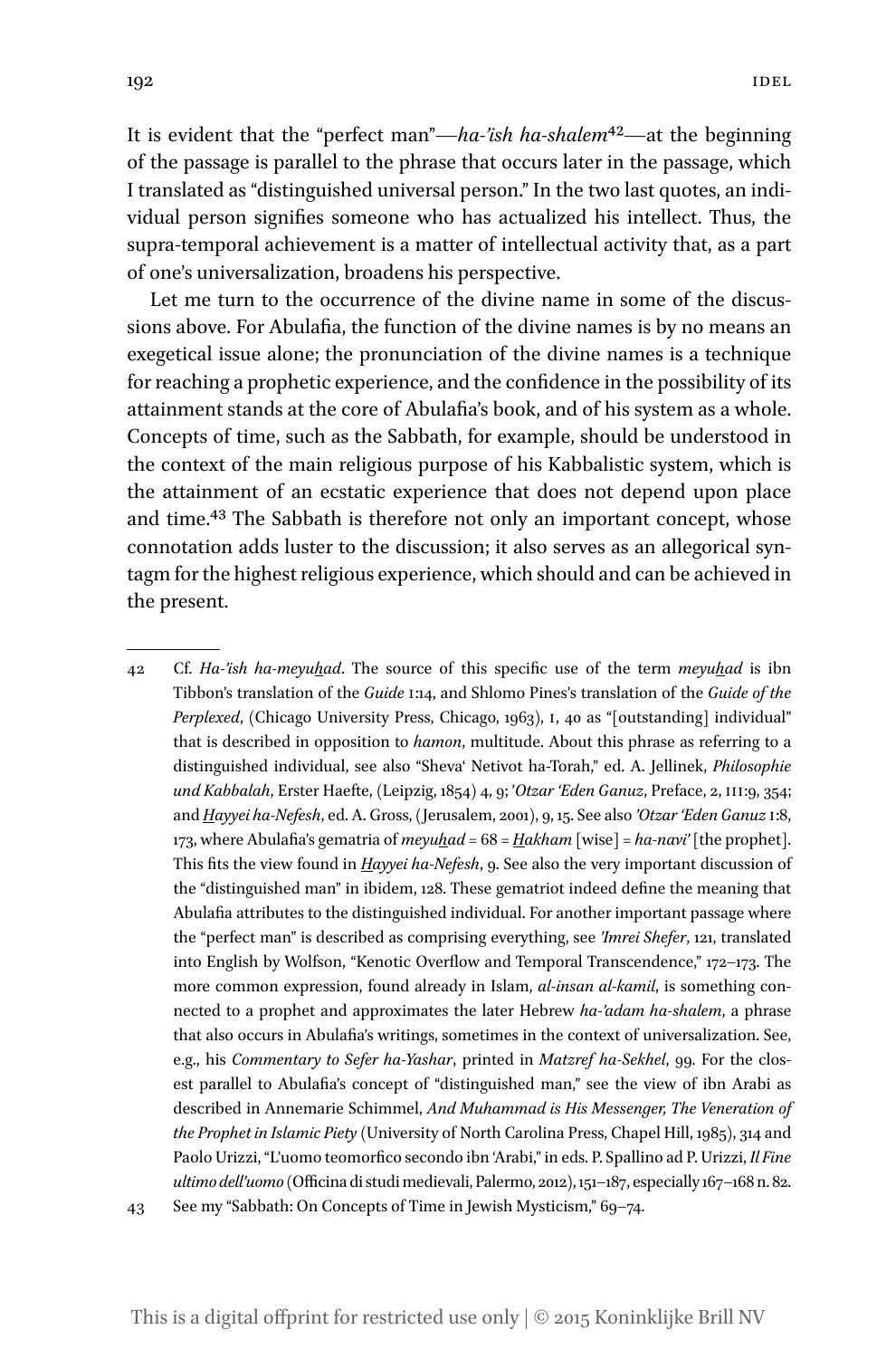Likewise, Abulafia's usage of the biblical noun *ha-yom*, today, has to do with a feeling of spiritual urgency that is characteristic of his mystical system. Indeed, an analysis of the occurrences of the term "today" shows that it does not stand for the transient in Abulafia's writings, but that it stands for the everpresent, and for enduring sorts of experiences.<sup>44</sup> According to Abulafia, regular time is in fact homogenous, despite the fact that the language used by him implies a certain temporal hierarchy.

If Abulafia's highest experience is described by a profound transformation that basically afffects the intellect, I assume as plausible the cessation of ritual life as long as the supra-temporal experience is imagined to be occurring. The intellectual nature of the transformation and union is quite explicit in an anonymous text that I attribute to Abraham Abulafia: "from the side of his knowledge, the one that comprehends it will become a separate intellect, and this is the reason for his survival, which is the best that one can possibly achieve."45 The acquired supra-temporal experience of the perfect human is not the only reason why ritual is conceived of as secondary or irrelevant in the ideal state. The permanent supra-temporal nature of God, which is described in a manner reminiscent of the perfect man, is another reason for the secondary nature of ritual. In order to illustrate this, I shall address an interesting passage from Abulafia's commentary on the *Guide of the Perplexed*, entitled *Hayyei ha-Nefesh*:

[a] But their issue<sup>46</sup> is YHWH—in the world of the angels, which are the first Hawayah according to the secret of necessity<sup>47</sup> YHWH—in the world of the spheres, which are the second Hawayah according to the secret of necessity, YHWH—in the lower world, which is the third Hawayah, the last according to the secret of necessity, in those according to their degree and in those according to their degree. This is the reason why the wisdom

<sup>44</sup> See Idel, *Language, Torah, and Hermeneutics in Abraham Abulafia*, 115–117.

<sup>45</sup> Ms. Sasoon 290, 235. On the authorship of this short anonymous treatise see Idel, *Abraham Abulafijia's Works and Doctrines*, 6.

<sup>46</sup> Namely of the three tetragrammata, which he mentions beforehand, where he refers to both the Talmud and to Maimonides' *Guide* i, ch. 61. See *Hayyei ha-Nefesh*, ed. A. Gross (Jerusalem, 2001), 72–73.

<sup>47</sup> *Hiwuv*. I am not sure that I fully understand this term. From the broader context, it may be connected to the description of God as the "Necessary Existent" in the context of the Tetragrammaton. See *Hayyei ha-Nefesh*, 73. See also Idel, *Secrets and Pearls: On Abraham Abulafijia's Esotericism*, n. 683.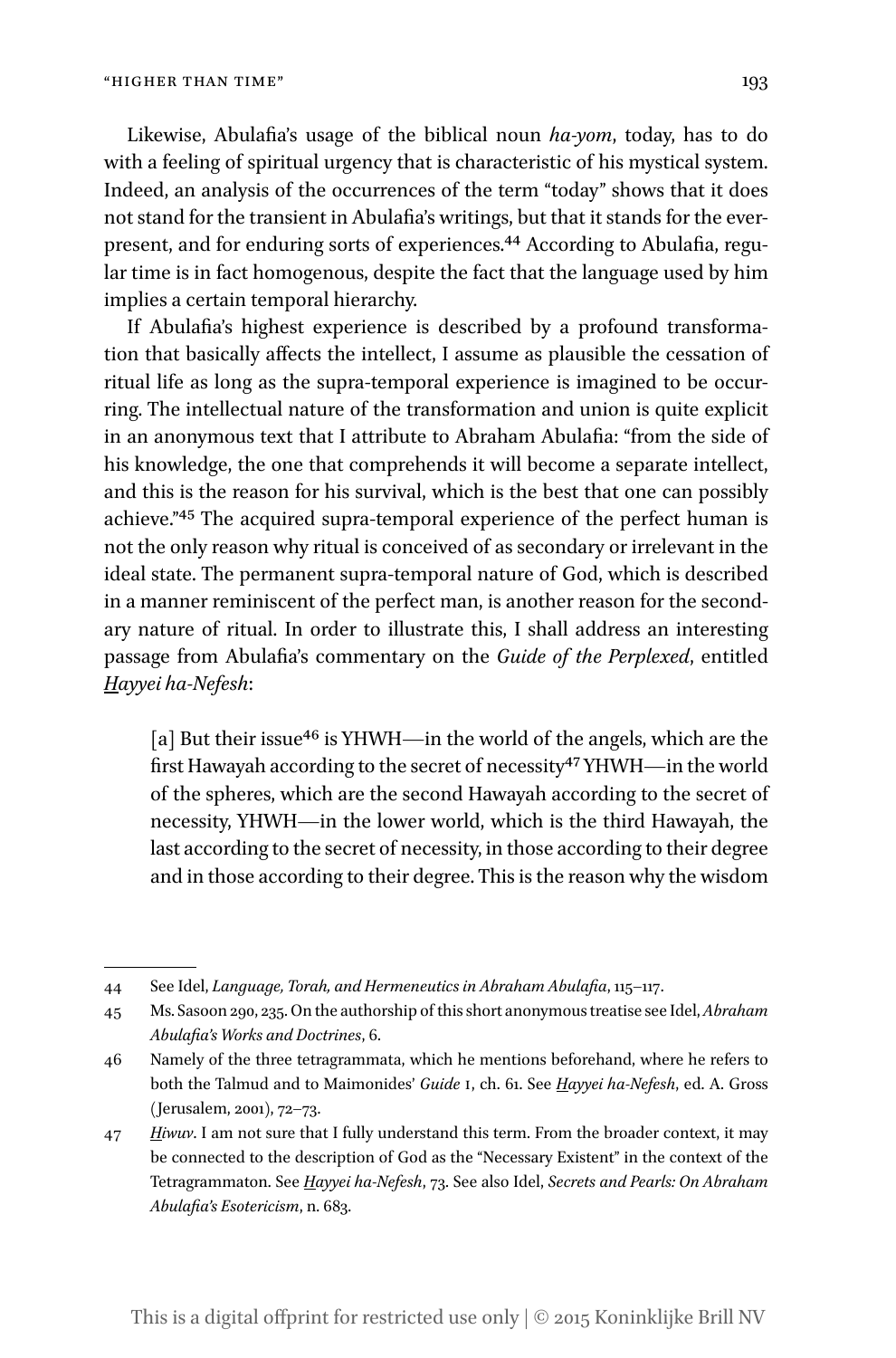comprises all the three together,<sup>48</sup> those and those, and all the existent[s] of the three are [emerging] in a necessary manner from the unity of God, blessed be He. However, despite this, He, blessed be He, is Unique, One alone, since in One comes the unique Hawayah, which is not the case in that which is other than Him. [b] And since He does not fall under time, it is allowed to [attribute to] Him the three times equally, by saying about Him that He was, and is and will be.<sup>49</sup> He was before man, and is together with man, and will be after man. And so the tradition is that He was before the world, and is together with the world, and will be after the world. [c] And the secret is that He was in the past, as He is now, and as He will be in the future, without change, for nothing of his actions changes in relation to Him and in accordance with His knowledge. All the more as He himself does not change, and inasmuch as his attributes are nothing but His essence, His attributes do not change. And the change that is thought by us, that is found in our world, is not a change in His operation, blessed be He, but [only] the revolution of the sphere. And the revolution of the sphere is not a change in the substance of the sphere, not in general and not in particular.50

Let me first analyze what is new in paragraph  $[c]$ , especially since the term "secret" is found there. I will view this in comparison to the earlier discussion, in the passage about God and time. In my opinion, the secret has to do with Abulafia's view of the immutability of the divine. This holds for all of the three worlds and times, and is an issue that is absent in the more traditional descriptions offered in paragraph  $[b]$ <sup>51</sup>. The ecstatic Kabbalist refuses to allow any change in the divine essence or in His attributes, since change is related to

<sup>48</sup> *Hokhmah* = 73 = *HYH, HWH, WYHYH* = 72. For the very probable source of this gematria in the writings of Abulafia's teacher Barukh Togarmi, see Wolfson, "Kenotic Overflow and Temporal Transcendence," 189 n. 208. See also below nn. 57, 59, 69. In this passage, the term Hawayah refers to the Tetragrammaton, namely the threefold form of the Tetragrammaton that was sometimes conceived of as the Talmudic name of twelve letters, as Abulafia mentions earlier on the same page in *Hayyei ha-Nefesh*. See also Wolfson, ibidem, 187 n. 205.

<sup>49</sup> *HYH, HYH W-YHYH*.

<sup>50</sup> *Hayyei ha-Nefesh*, 72. Paragraph [b] and part of [c], have been translated by Wolfson, "Kenotic Overflow and Temporal Transcendence," 187. The denial of change even in the substance of the sphere, despite its motion, should be compared to the passage from *'Or ha-Sekhel*, 29, and see Wolfson's diffferent interpretation, ibidem, 187.

<sup>51</sup> Compare, however, to Wolfson's claim, ibidem, that the passage deals with "the mystery of time" [sic]. See also above n. 25.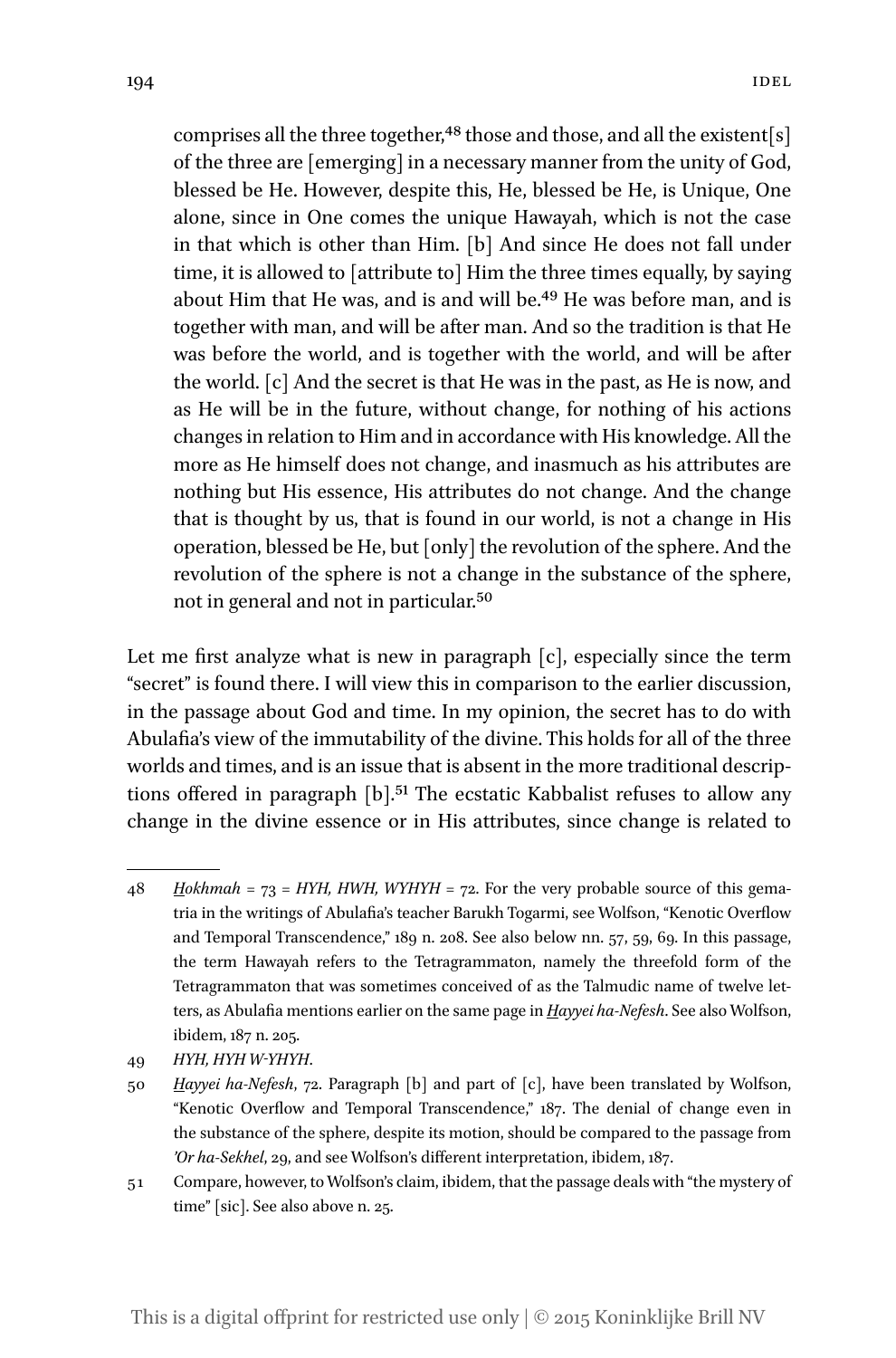motion in time, and God and the separate intellects are explicitly understood in paragraph [b] as entities beyond the category of time. Such a view as to the immutability of the divine realm is also found elsewhere in Abulafia's thought,  $52$ and it counteracts the assumption that has been aired by Elliot Wolfson as to the impact of human acts on the divine realm, namely theurgy, as a relevant category for understanding Abulafia's Kabbalah.<sup>53</sup>

However, what is important to emphasize is that immutability is conceived by Abulafia, in good Maimonidean fashion, to be a secret, since it contradicts the widespread Biblical, Talmudic and most of the theosophical-theurgical images of God, which are quite dynamic. Also a secret is the presence of a Tetragrammaton in each of the three worlds, as mentioned in paragraph [a]. This may be understood as connected to the presence of an immutable entity within increasingly mutable worlds. This is also a Maimonidean position, since it fits the Great Eagle's assumption regarding the naturalness of the divine presence in the world, hinted at in paragraph [b] by the "togetherness" of the divine with the three worlds;<sup>54</sup> this is a view that I have described as "limited pantheism."55

In another commentary on the *Guide of the Perplexed*, there is a similar passage:

There are three times that are intelligized by the human intellect, which are divided into three parts, and *Howeh, ve-Hayah ve-Yihieh*, are also always are in the divine intellect;<sup>56</sup> all the three are in one principle . . . because the divine separate intellect does not fall under the

54 See my "*Deus sive Natura*, The Metamorphosis of a Dictum from Maimonides to Spinoza," in eds. R. S. Cohen and H. Levine, *Maimonides and the Sciences*, (Kluwer Academic Publishers, Dordrecht, 2000), 87–110, and Wolfson, "Kenotic Overflow and Temporal Transcendence," 185–186.

56 See above n. 49 on the three times as represented by the three tenses found within wisdom. See also below n. 59. On intelligized times see Abulafia's Mafteah ha-Sefirot, ed. A. Gross (Jerusalem, 2001), 16–17.

<sup>52</sup> See e.g., *Mafteah ha-Ra'yon*, ed. A. Gross, (Jerusalem, 2002), 5, and *Sitrei Torah*, 111. I hope to elaborate on this issue in a separate study.

<sup>53</sup> See his *Abraham Abulafia*, 83-84, 172-173, and n. 213, 224. See also his *Language*, *Eros*, Being, 204, and Sagerman, *The Serpent Kills*, VIII, 7 n. 13, 88, 235-236, etc. Interestingly enough, in his "Kenotic Overflow and Temporal Transcendence," 187, when dealing with the passage from *Hayyei ha-Nefesh*, Wolfson had nothing to say about this flat out contradiction between immutability and the concept of theurgy.

<sup>55</sup> See my *Studies in Ecstatic Kabbalah*, 12–14, and *Kabbalah in Italy*, 147–148.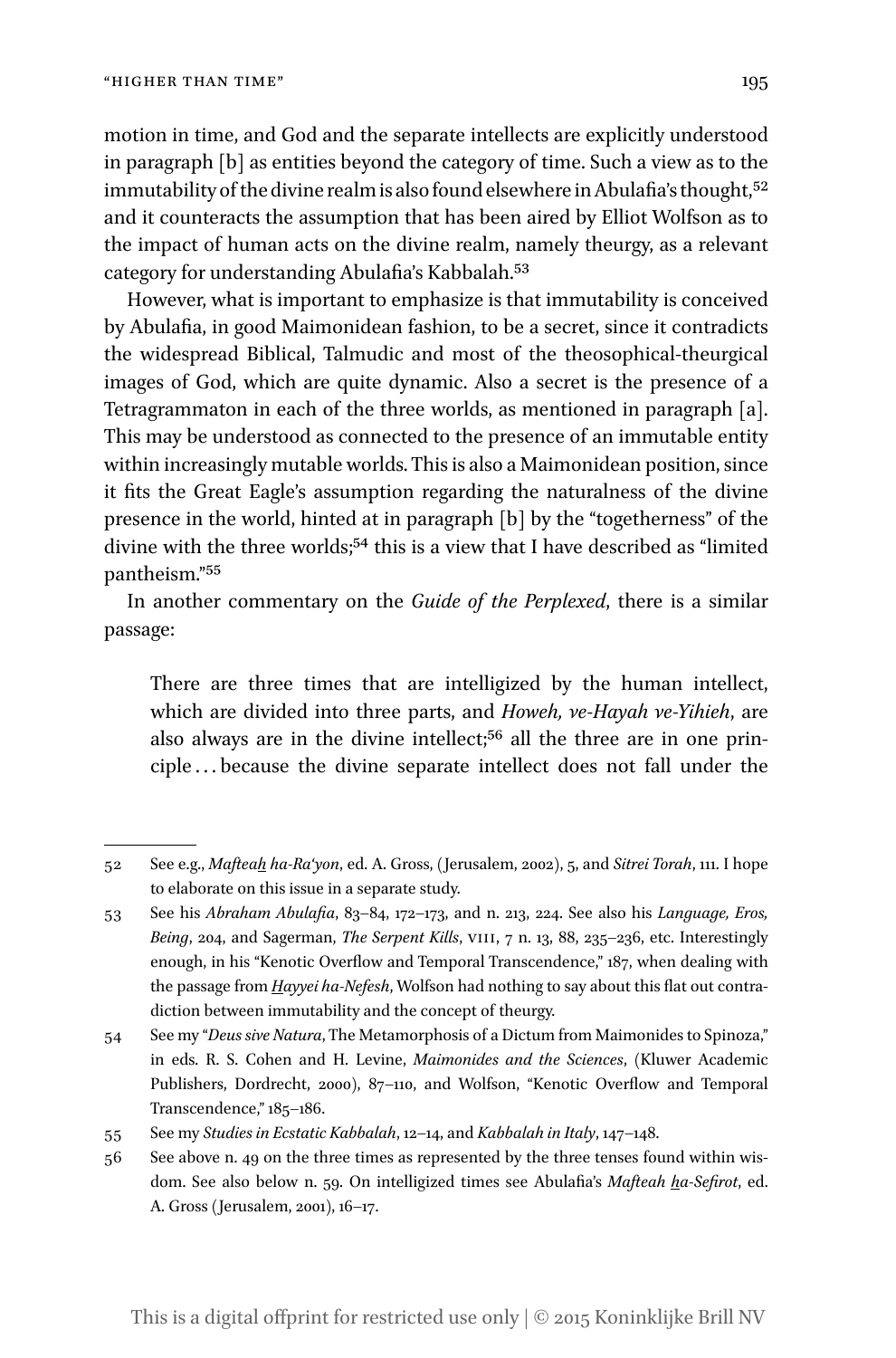[category of] past time, or under the [category of] future time, because the two [tenses] point to motion, and time is discerned by them.57

The mystic is thus capable of sharing an experience of the three comprised tenses with the world of the separate intellects, including God. This would amount to a supra-temporal experience. While the human intellect intelligizes these times separately, within the divine intellect they are unified. Since the divine intellect is not denied the present tense, it seems that Abulafia has in mind some form of perpetual now. Indeed, in his *Sefer ha-Hesheq*, he writes that "the influx that he [the recipient] receives and comprehends from the form of universal wisdom is without time."58 This means that the noetic processes are conceived of as transcending time. Let me point out that nowhere in the above passages is the imaginative faculty mentioned, let alone integrated into the processes that have been discussed.

An early 15th century anonymous text that was probably written in Italy under the impact of Abulafia's views, as well as those of Neoaristotelian philosophers, writes:

And I am telling you a principle that after the soul of the prophet becomes divine, united to "all," it will become similar to God, blessed be He, in its operations. And [just] as God does not operate in time, so too the soul of the prophet does not have to operate in time. But given the fact that the prophet adheres to matter, he nevertheless has to operate in matter,<sup>59</sup> though briefly and very swiftly, his prophetic soul will pass from form to form until it will arrive at the desired, ultimate form, where his soul will halt. And that form will be perceived by its seers, and they will think that it is a miracle and a wonder . . . he comprises them together, since

<sup>57</sup> Ms. Paris BN 774, fol. 148b. For more on this passage see M. Idel, "Sefirot above the Sefirot," *Tarbiz*, vol. 51 (1982), 260–261 (Hebrew), and Wolfson, "Kenotic Overflow and Temporal Transcendence," 186. See also above n. 26.

<sup>58</sup> See his *Sefer ha-Hesheq*, ed. Gross, 80. On the process of comprehension as taking place "without time"—*mi-bilti zeman*, see also R. Nathan ben Sa'adya Har'ar, *Le Porte della Giustizia*, 476. On wisdom and the three times, see above n. 49. See also below n. 69. For the source of Abulafia's concept of "universal wisdom," see Wolfson, "Kenotic Overflow and Temporal Transcendence," 189 n. 208.

<sup>59</sup> Miracles performed by prophets are an issue discussed by several philosophers and by Abulafia himself. See Aviezer Ravitzky, *History and Faith, Studies in Jewish Philosophy* (Gieben, Amsterdam, 1996), 154–204, and my *Studies in Ecstatic Kabbalah*, 63–66. For additional discussions of these issues in *Toledot 'Adam* see Ms. Oxford-Bodleiana 836, fols. 156a, 165b.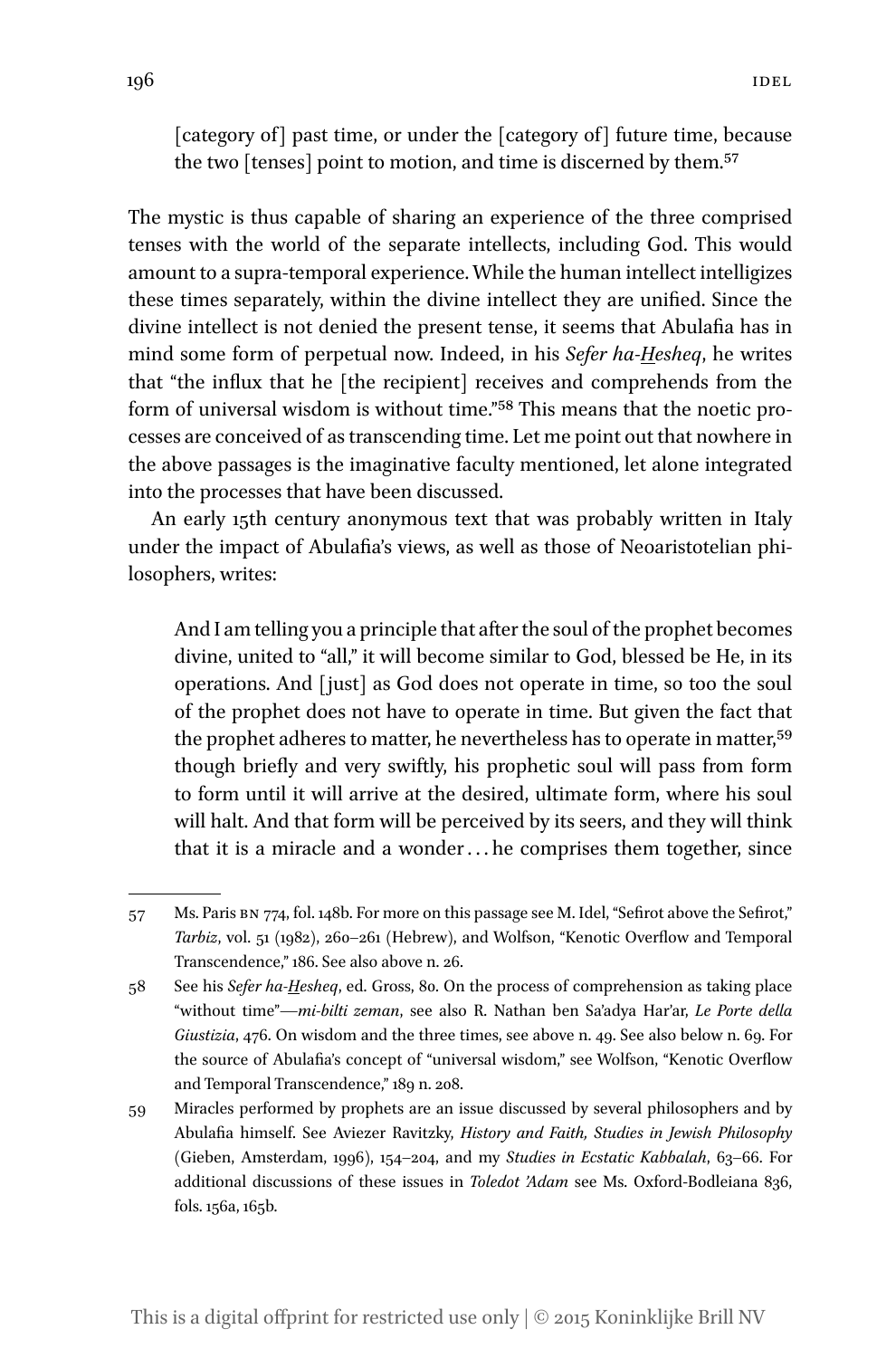he already became universal, and this is the reason why he can innovate forms in material entities, and perform wonders and miracles, since he is an absolutely righteous man.60

Theosis by universalization is an interesting formula, since it echoes the specific view found in Abulafia's school of ecstatic Kabbalah, and here is found a century and a half later. It is also found in some examples in Hasidism. Moreover, the connection of this formula to prophecy is one more example of ecstatic Kabbalah's attraction. In short, the transcendence of time in ecstatic Kabbalah has to do with the adherence of the human intellect to atemporal entities and processes, rather than with hypostases of time. This is the case even when such hypostatic views were known to these Kabbalists.

### **3 On "Higher than Time" in Eastern European Hasidism**

Kabbalistic forms of thought changed over the centuries, and one of the greatest of these changes is found in Eastern European Hasidism.<sup>61</sup> Since the last quarter of the 18th century, a more complex view of time can be discerned in the writings of several masters of Hasidism. The early Hasidic masters adopted the view that the last seven *sefirot* deal with the time of creation, but they added to it the assumption that the three higher *sefirot* are found higher than time. This view is different from the discussions in sources written in the centuries after Abulafia and before the emergence of Hasidism. In those sources, the phrase *le-ma'lah me-ha-zeman*, i.e., "higher than time" appears, but it means something different. In the case of those such as R. Meir ibn Gabbai, <sup>62</sup> it deals with the descent of the divine voice from the supra-temporal realm, and in the case of those such as R. Isaiah Horowitz in his *Shenei Luhot ha-Berit*,63 It deals

<sup>60</sup> See *Sefer Toledot 'Adam*, ibidem, fol. 165a. Some lines beforehand, on fol. 164b, the anonymous author writes that "the natural things are perceived by intermediaries, since they endure a long time, while the miracle is without time [beli zeman]." On the affinities between this book and Abulafia, see Idel, *The Mystical Experience*, 200–201.

<sup>61</sup> For a diffferent assumption, that Kabbalistic tradition changed only slightly over centuries, see Wolfson, *Language, Eros, Being*, 128.

<sup>62</sup> See his 'Avodat ha-Qodesh, 111:8, (Jerusalem, 1973), fol. 66c. See also the end of his introduction to *Tola'at Ya'aqov*, (Constantinople, 1560), fol. 5a, where God is described as "without time," while in an earlier Kabbalistic text, emanation was described by the same phrase.

<sup>63</sup> See *Ha-Shelah*, (Jerusalem, 1969), iii, fol. 184a. There is no connection between this concept and the intellect, nor is there a requirement to ascend to a plane that is higher than time.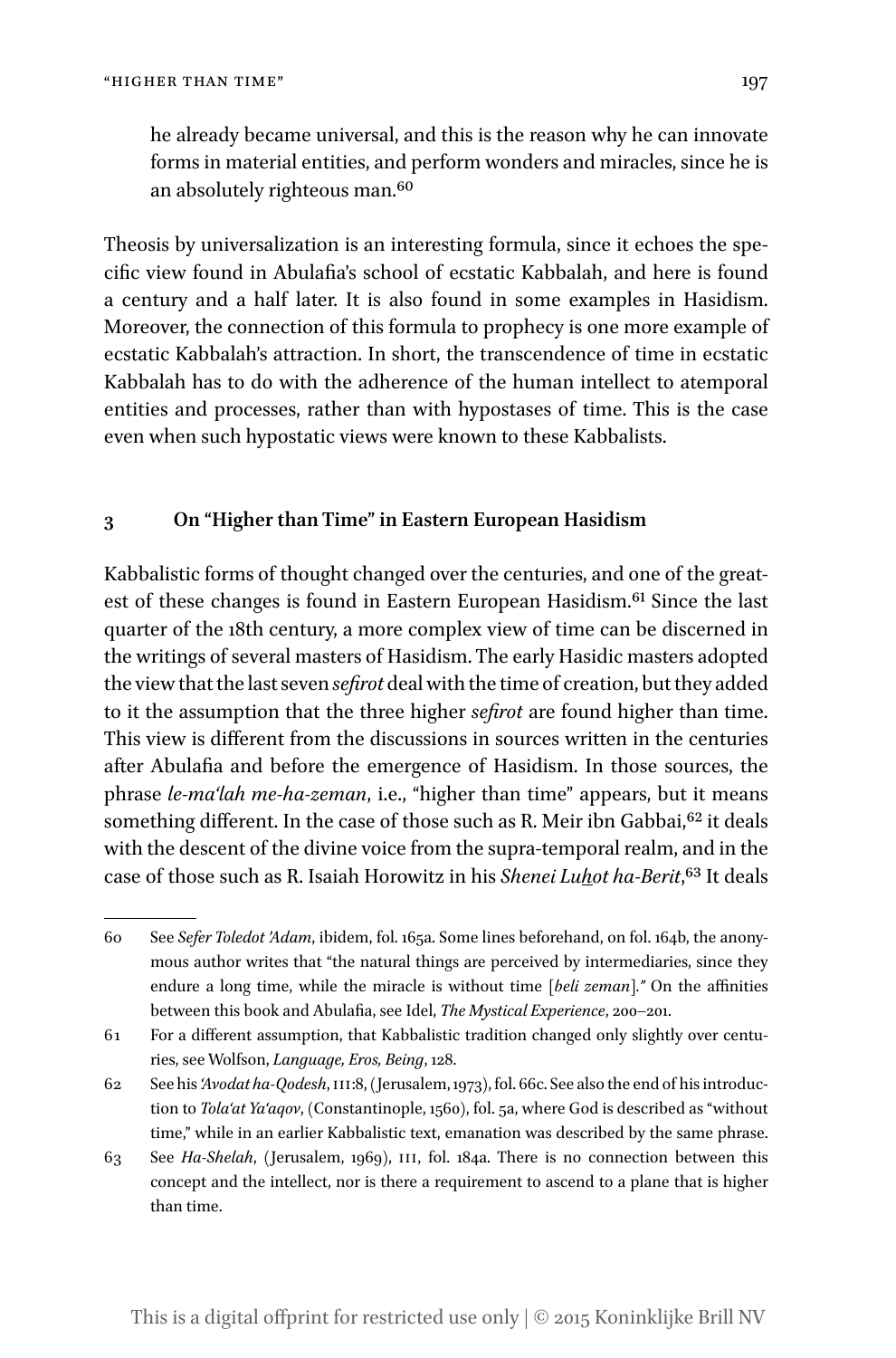with the view that the Torah and the soul stem from a hypostatic entity that is "higher than time." In these two sources, there is no connection between this concept and the intellect, nor is there a requirement to ascend to the realm that is "higher than time." These are just examples of other hypostatic understandings, but they have little to do with an individual that transcends his human condition, as we have seen was the case in Abulafian kabbalah, and as we shall see to be the case in Hasidism as well.

Closer to Abulafia, however, is a statement by the little known 14th century Spanish thinker R. Yehudah ben Moshe Hallewah, who describes the strengthening of one's intellect through the study of the Torah as bringing one to be "higher than time;"64 but this reference is more of an indication of the philosophical source of the phrase, rather than an indication that Hallewah was a plausible source that influenced later authors.

For some of the Hasidic masters, the highest spiritual experience for a mystic constitutes an ascent from the times of the seven *sefirot* to the supratemporal plane of one of the higher divine powers. The phrase *le-ma'lah meha-zeman* is used to refer to this supra-temporal experience. Thus, while in ecstatic Kabbalah, "higher than time" refers to a transcendence beyond mundane time and movement, in Hasidism it means not only extricating oneself from the mundane experiences, but also transcending the theosophical hypostatization of time in the seven lower *sefirot*. From this point of view, it is plausible to assume that regarding this point, Hasidism reflects a synthesis between the kinds of attitudes found in the theosophical and the ecstatic types of Kabbalah.65

Let me adduce just one of many examples from a major 18th century Hasidic leader, R. Dov Be'er Friedmann (1700–1772), known as the Great Maggid of Mezritch:<sup>66</sup>

<sup>64</sup> *'Imrei Shefer*, ed. Ch. Ben Zion Hershler, (Jerusalem, 1993), 422.

<sup>65</sup> See Idel, *Kabbalah: New Perspectives*, 58.

<sup>66</sup> On this seminal Hasidic figure, see Rivka Schatz Uffenheimer, *Hasidism as Mysticism*, *Quietistic Elements in Eighteenth Century Hasidic Thought*, tr. J. Chipman, (Princeton University Press, Princeton, The Magnes Press, Jerusalem, 1993), especially 15–79, 168–188; Joseph Weiss, *Studies in Eastern European Jewish Mysticism*, ed., D. Goldstein, (Littman Library, Oxford, 1997), 69–83 and more recently, Netanel Lederberg, *The Gate*  to Infinity, Rabbi Dov Baer, The Magid Meisharim of Mezhirich, (Rubin Mass, Jerusalem, 2011) (Hebrew); and Menachem Lorberbaum: "Attain the Attribute of *'Ayyin*: The Mystical Religiosity of *Maggid Devarav Le-Ya'aqov*," *Kabbalah* vol. 31 (2014), 169–235 (Hebrew), On this central Hasidic circle, see *Speaking Torah, Spiritual Teachings from around the Maggid's Table*, eds. A. Green, E. Leader, A. E. Mayse, O. N. Rose (Jewish Lights, Woodstock, Vermont, 2013), two volumes especially I, 1–74.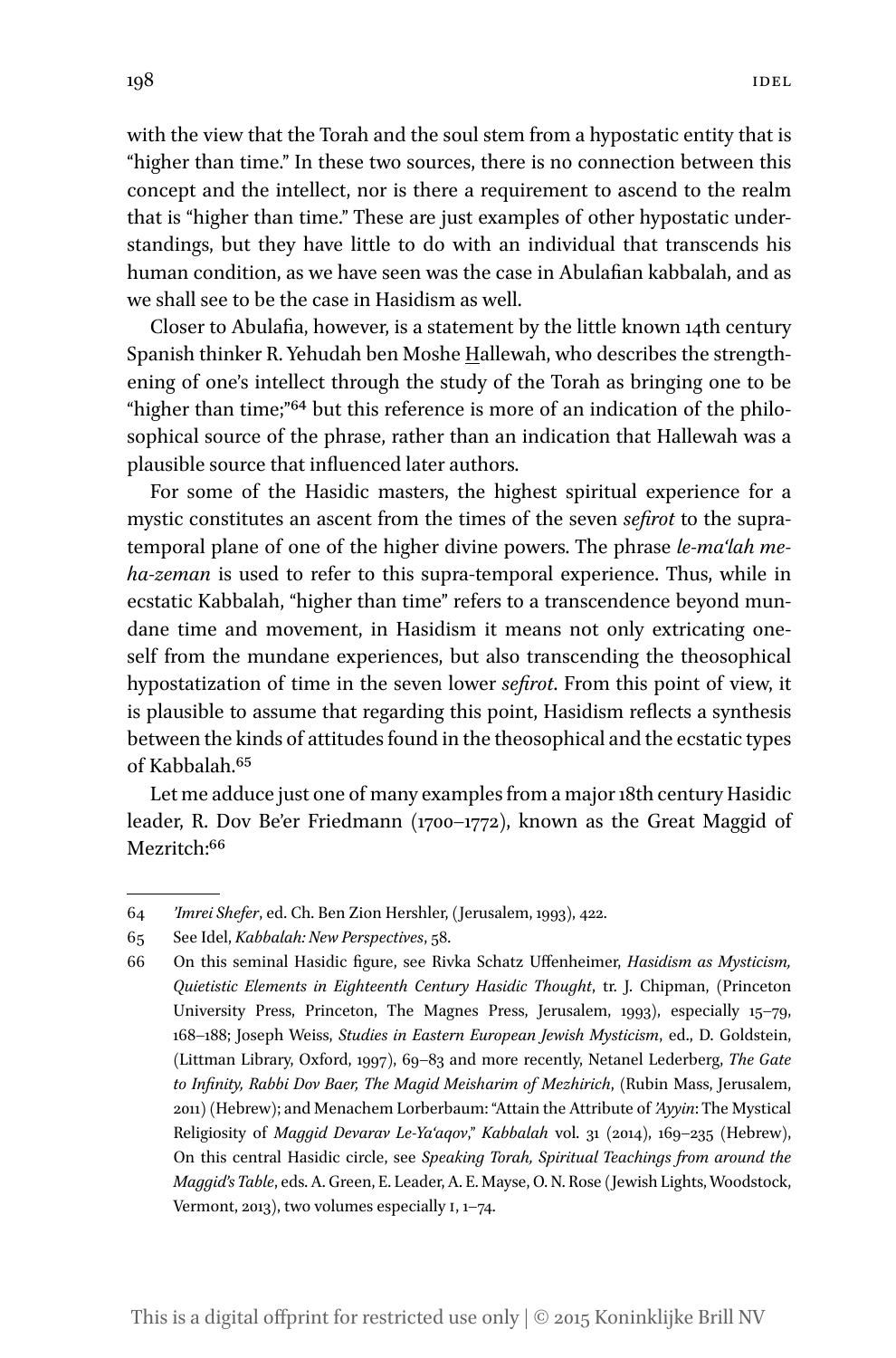Someone should think that he is as nothing, and he will totally abnegate himself 67 and will think in his prayer only about the *Shekhinah*. And then he will come higher than time, namely into the World of Thought, 68 where everything is equal, life and death, sea and land ... in order to come to the world where everything is equal, unlike what happens when someone adheres to the corporeality of this world, and he adheres [then] to the division [*hithalqut*] between good and evil, namely to the seven

- 67 *Yishkah 'et 'atzmo*, literally, "he will forget himself." Compare to "obliterate" in the passage to be translated below from *'Or ha-'Emmet*, and in a passage in the name of the Great Maggid quoted in R. Ze'ev Wolf of Zhitomir, in *'Or ha-Me'ir*, (Perizec, 1815), fol. 95cd. The Great Maggid is very fond of the term '*ayin*, nihil. See Schatz Ufffenheimer, *Hasidism as Mysticism*, 67–79, 87, 193, 205 and Lederberg, *The Gateway to Infinity*, 251–281; and for his student, see Rachel Elior, *The Paradoxical Ascent to God, The Kabbalistic Theosophy of Habad Hasidism*, tr. Jefffrey Green, (suny Press, Albany, 1993), 173–178. It may be that self-annihilation in Hasidism is a parallel concept to the Sufi experience of *fana'*: the passing away of the self as part of an ecstatic experience. Compare, e.g., to G. C. Anawati et L. Gardet, *Mystique Musulmane, Aspects et Tendences, Experiences at Techniques*, (Vrin, Paris, 1976), 104–106, William C. Chittick, *Ibn al-'Arabi's Metaphysics of Imagination, The Sufi Path of Knowledge, (SUNY Press, Albany, 1989), 93, and Henry Corbin, Alone with* the Alone, Creative Imagination in the Sufism of Ibn 'Arabi, (Princeton University Press, Princeton, 1997), 202–203, 211–212, 227–228 as well as Robert C. Zaehner, *Hindu and Muslim Mysticism*, (Schocken Books, New York, 1972), 12, 46, 93, 121–123, 125, 141, 166–167. Especially interesting is the possible relationship between Hasidic annihilation and the union with the divinity, as a parallel to the relation between *fana'* and *baqa'*. Whether there is also a Christian kenotic connotation in the Great Maggid's terminology, as is implied in the comparisons to Christian quietism offfered by Schatz Ufffenheimer, *Hasidism as Mysticism*, passim, is a matter still to be proven.
- 68 This is a supernal layer of reality identical with the *sefirah Hokhmah*, and with the supernal *hyle*, a view found already in early Kabbalah. See also above nn. 49, 59 and especially below nn. 79, 90. The return to prime-matter has something to do with the possibility of a spiritual renewal, as we find in a passage to be quoted below from R. Menahem Nahum of Chernobyl. In some cases in Kabbalistic literature, the act of repentance and the soul's return to the source are interrelated. See M. Idel, "Types of Redemptive Activities in Middle Ages," in ed. Z. Baras, *Messianism and Eschatology* (Zalman Shazar Center, Jerusalem, 1984), 264–265 n. 46 (Hebrew). See also R. Levi Isaac of Berditchev, *Sefer Qedushat Levi* (Jerusalem, 1993), Bereshit, fol. 5a: "Despite the fact that man dwells here below, on earth, by virtue of his deeds, he merits to walk all his days in the supernal worlds, especially during the Holy Sabbath, because the holiness of the Sabbath is so great that man cleaves to the supernal holiness. Thus we find that man returns to his roots during the Sabbath. . . . During the Sabbath man returns to the supernal worlds in his thought, out of the great luminosity and holiness of the Sabbath." *Sabbath* is interpreted, in a pseudo-etymological manner, as pointing to return.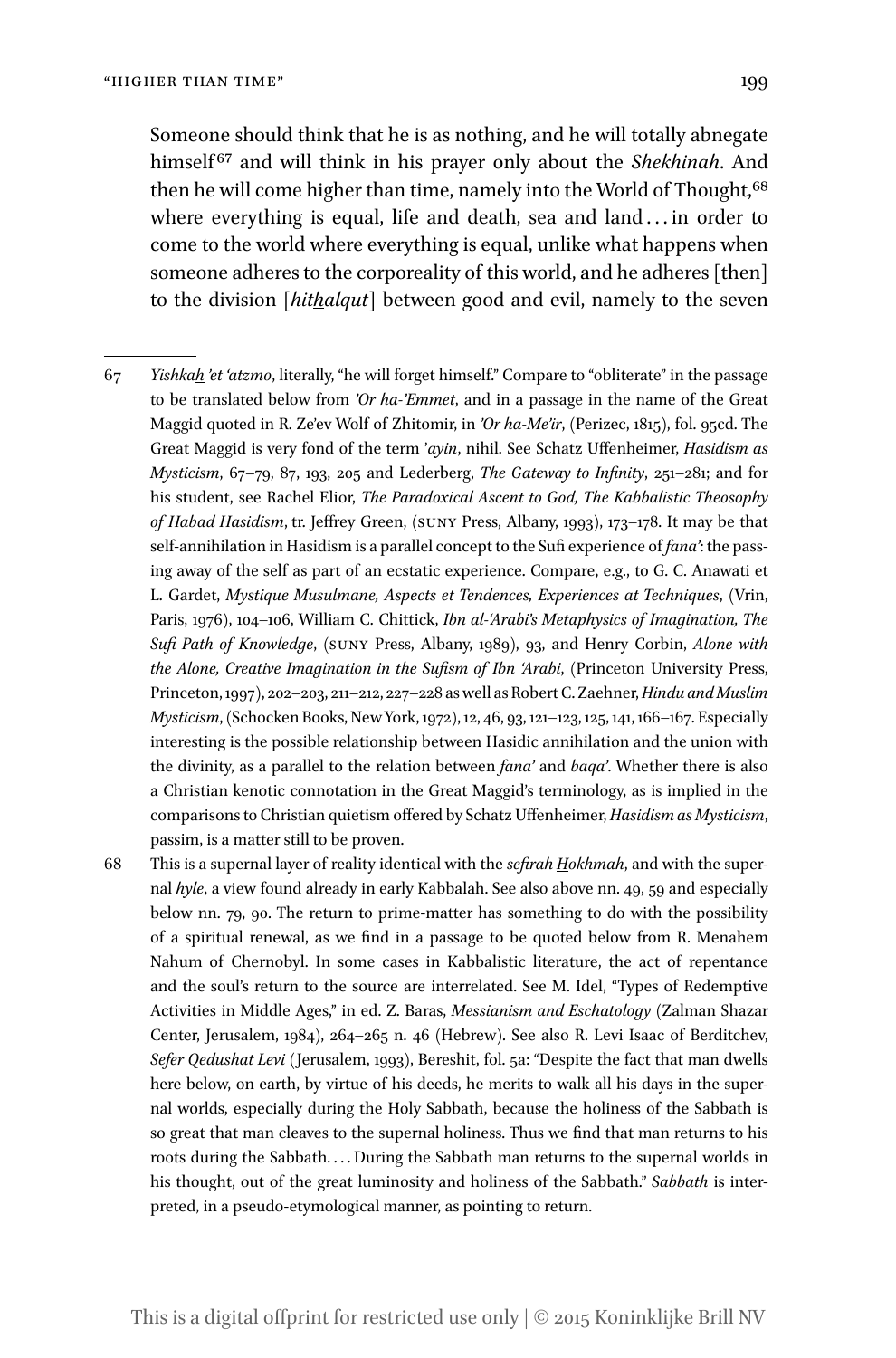days of the building. And how shall he come higher than temporality, wherein lies absolute unity?69

Two types of experiential attitude to time are predicated on the existence of two layers of existence. Like in ecstatic Kabbalah, here the plane that is higher than time is not just a metaphysical realm, but is a state that is attained by a mystic who abnegates himself as part of his liturgical process. This sacramental activity allows for transcendence, not only of this corporeal world, but also of what is called the seven days of the building, namely, the seven lower *sefirot* that correspond to the seven days of creation; this is a common view among the theosophical Kabbalists. The two realms, the lower world and the seven lower *sefirot*, are described in rather negative colors, as including some form of distinction between good and evil, while above them there is a supreme state of absolute unity and harmony, to which the soul ascends.

However, *'Ahdut*, the term for unity that appears at the end of the quoted passage, has various meanings in the writings of the Great Maggid. Not only does it signify the divinity, but it also signifies "union," as we learn from a famous passage dealing with mystical union.70 This means that the experience of ascent to the supra-temporal plane assumes not only a form of psychanodia, but also assumes a unitive experience.71 Indubitably, the concept of *'Ahdut* here also stands in opposition to the term division. It should be mentioned that according to another tradition of the Great Maggid, the act of thought seems to be supra-temporal, while speech that attempts to express that supratemporal moment of insight may take a long time.72 Let me point out that in this seminal passage, there is no sense that the divine power descends as the result of the sublime experience.

Though probably independent of ecstatic Kabbalah, there is a common denominator between this passage and the late 13th century Kabbalist: transcending time also means transcending the human condition. It is not just a moment of self-annihilation, but a state of heightened perception of the

<sup>69</sup> *Maggid Devarav le-Ya'aqov*, ed. R. Shatz-Ufffenheimer, second edition, (Magnes Press, Jerusalem, 1990), 186. See also ibidem, 267. For a parallel view again in another collection of traditions, see *'Or Torah* (Jerusalem, 1968), 160.

<sup>70</sup> *Maggid Devarav le-Ya'aqov*, 38–39, and the discussions in Gershom Scholem, *The Messianic Idea in Judaism*, (Schocken Books, New York, 1972), 226–227; Idel, *Kabbalah: New Perspectives*, 65-67; Lederberg, *The Gate to Infinity*, 279-280.

<sup>71</sup> For the ascent to the divine unity as culminating in an experience of union with it, see the view of a disciple of the Great Maggid, R. Menahem Nahum of Chernobyl, discussed in Idel, ibidem, 66.

<sup>72</sup> *'Or Torah*, 114.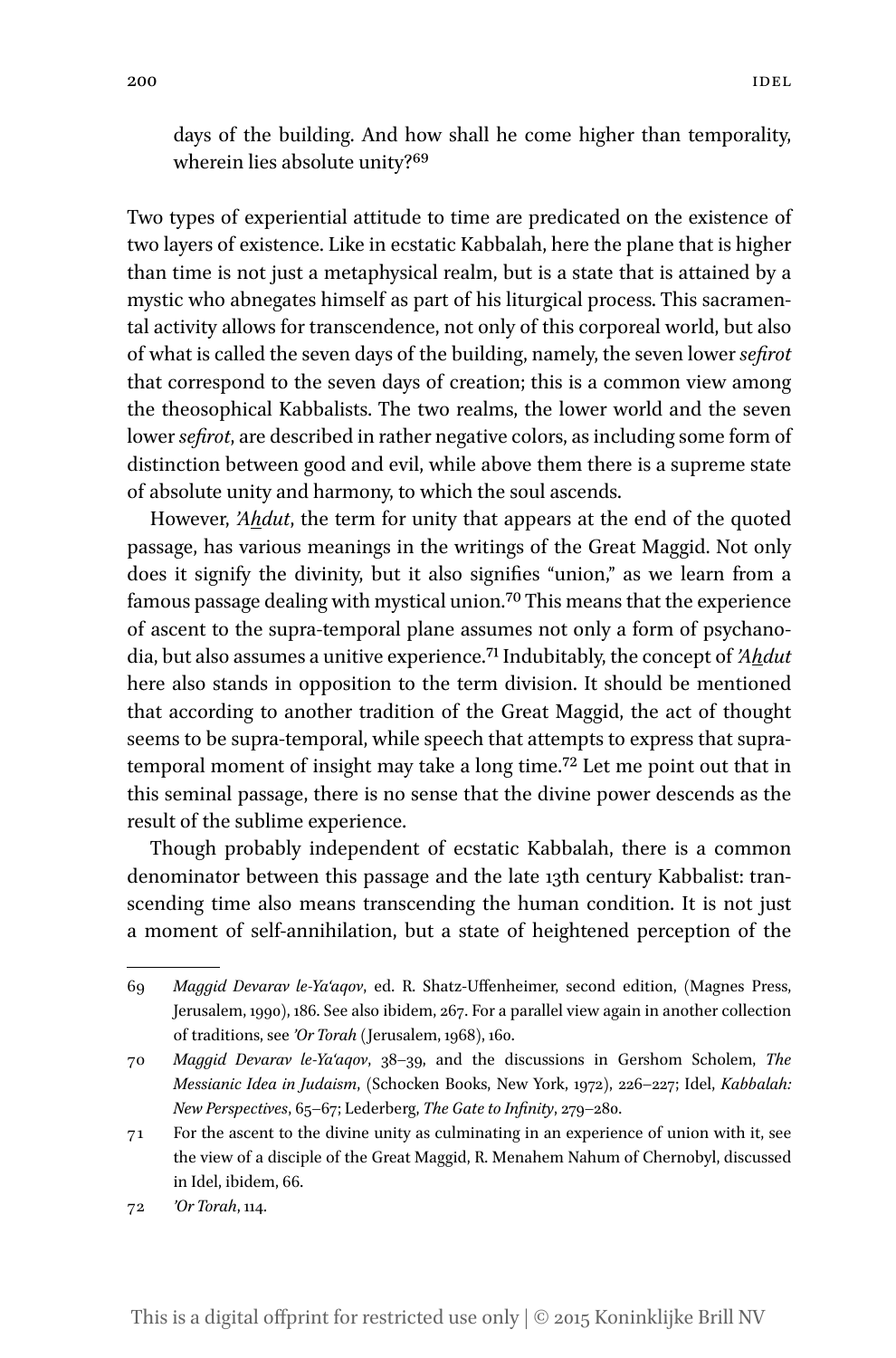equality between opposites, a state of consciousness that is part of the drastic transformation. The ascent beyond time and temporality is related to a form of ontological *coincidentia oppositorum* on the one hand, and to a form of perception of the totality referred as "absolute unity," on the other. In this case, explicit phrases are used, and this is not merely the projection of a scholar's interpretation upon the text.

A study of the components of this text may help us to understand its emergence. In my opinion, we may assume that the six or seven days of creation correspond to the concept of the six extremities that point to the lower *sefirot* and the existence of separate opposites. This is coupled with the assumption that unity is found higher, in the *sefirah* of *Binah*, which is an idea that was also found earlier.73 Such a view was reported by a contemporary of the Great Maggid and another student of the founder of Hasidism R. Israel Ba'al Shem Tov, R. Jacob Joseph of Polonnoye. This is brought forth in the name of an anonymous "great person,"74 which may plausibly be identified, on the grounds of a partial parallel found elsewhere, as the Besht himself.75 Elsewhere, the same R. Jacob Joseph cites, in the name of the Besht, a view concerning the mixture of good and evil within the seven days, which holds that in the higher sphere everything is good.76 Interestingly enough, among the disciples of the Great Maggid, the seven days are sometimes described as the "world of separation." This is a term used by Kabbalists to distinguish between the unified realm of the ten *sefirot* and the extra-divine world of multiplicity.

Nevertheless, it seems that the issue of temporality and the ascent to the plane that is "higher than time" was only introduced into the discourse of Hasidic thought by the Great Maggid. We may discern this from the recurrence of this theme in the writings of many of his disciples. But it is absent in the writings of the other branches of Hasidism, namely, that of R. Jacob Joseph and of the Besht's grandson, R. Moshe Hayyim Efrayyim of Sudylkov. It is found, however, in several instances in the writings of the great-grandson of the Besht, R. Nahman of Bratzlav.77

<sup>73</sup> For examples of the distinction between the seven lower *sefijirot* and the higher three, conceived as one unit, see Idel, *Studies in Ecstatic Kabbalah*, 74, and *The Angelic World: Apotheosis and Theophany*, (Yediyot Sefarim, Tel Aviv, 2008), 42, 174–175 n. 112 (Hebrew).

<sup>74</sup> *Toledot Ya'aqov Yosef*, (Koretz, 1780), fol. 60c.

<sup>75</sup> See his *Ben Porat Yosef*, (New York, 1976), fol. 69c.

<sup>76</sup> *Tzafnat ha-Pa'aneah*, (New York, 1976), fol. 94b.

<sup>77</sup> R. Nahman was well-acquainted with theories from the court of the Great Maggid, as he was in good relations with R. Levi Isaac of Berditchev, a main disciple of the Great Maggid.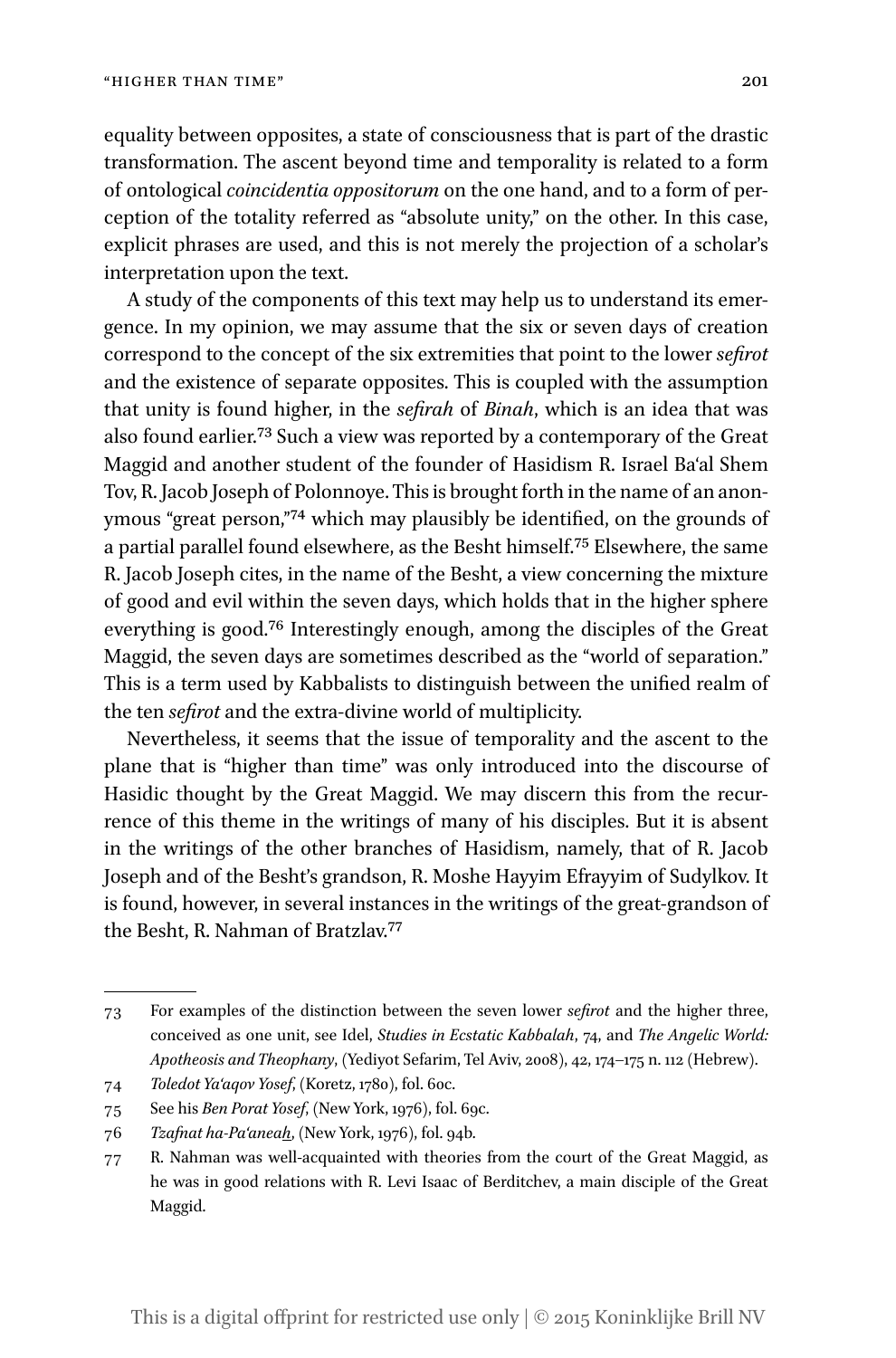The differences between the early Hasidic schools point to the fact that it was not the Besht who adopted the theory of a plane "higher than time," but his disciple, the Great Maggid.<sup>78</sup> In my opinion, this is also the case with the corollary term *hithalqut*, division, which is also absent in R. Jacob Joseph's books and in those of R. Moshe Hayyim Efrayyim of Sudylkov. This distinction between the two Hasidic schools may have something to do with the pronounced divergence between the Besht and his brother-in-law, R. Gershon of Kutov, regarding the approach to extreme ecstatic experiences. The Besht expressed some reservations regarding extreme types of experience, while his brother-in-law was more accepting of the possibilities.79 The debate between the two brothersin-law has only been preserved in the treatises from the Besht's student R. Jacob Joseph, and does not exist in the writings of the Great Maggid and his followers. This is a fact that I interpret as a rejection of the Besht's reservations by the Great Maggid.80 On the other hand, the mystical theory based on the transcendence of time is not part of what I have designated as the three main models that informed the thought of the Besht: the agonic, the harmonistic and the noetic.81 It may be that the Great Maggid adopted a view that is closer to that of R. Gershon of Kutov concerning this point of ecstasy. This is an issue that deserves further investigation. In any case, if R. Gershon is in the background of the Great Maggid's discussions above, or of the two thinkers share a common background, then we may assume that some form of Sufi views on ecstasy had an influence on this central Hasidic master.<sup>82</sup>

79 See M. Idel, "Prayer, Ecstasy and Alien Thoughts in the Besht's Religious World," in eds., D. Assaf and A. Rapoport-Albert, *Let the Old Make Way for the New: Studies in the Social and Cultural History of Eastern European Jewry, Presented to Immanuel Etkes*, vol. I: *Hasidism and the Musar Movement* (Zalman Shazar Center, Jerusalem, 2009), 57–71 (Hebrew).

- 81 Idel, "Prayer, Ecstasy and Alien Thoughts," 71-105.
- 82 Ibidem, 58–59 n. 7, 61–71.

<sup>78</sup> Whether or not this has something to do with the emergence of the concept of *qadmut ha-sekhel* in the school of the Great Maggid is an issue that deserves a separate study. See Gershom Scholem, *The Last Phase, Essays on Hasidism by Gershom Scholem*, eds., D. Assaf and E. Liebes, ('Am 'Oved and the Magnes Press, Jerusalem, 2009), 268–276, (Hebrew) especially the last passage quoted by Scholem on 271, from *Maggid Devarav le-Ya'aqov*. Unfortunately, I could not identify this in the editions of this book with which I am acquainted, but only in *'Or Torah*, 26—where the concepts of "without time" and "qadmut ha-sekhel" occur together. In this seminal passage, divine wisdom is mentioned as related to timelessness and to *hyle*. See also above nn. 49, 59, and especially n. 69.

<sup>80</sup> For other, more general suggestions as to the diffferences between the two masters, see Haviva Pedaya, "The Besht, R. Jacob Joseph of Polonnoye, and the Maggid of Mezritch: Basic Lines for a Religious-Typological Approach," *Daat* vol. 45 (2000), 25–73 (Hebrew).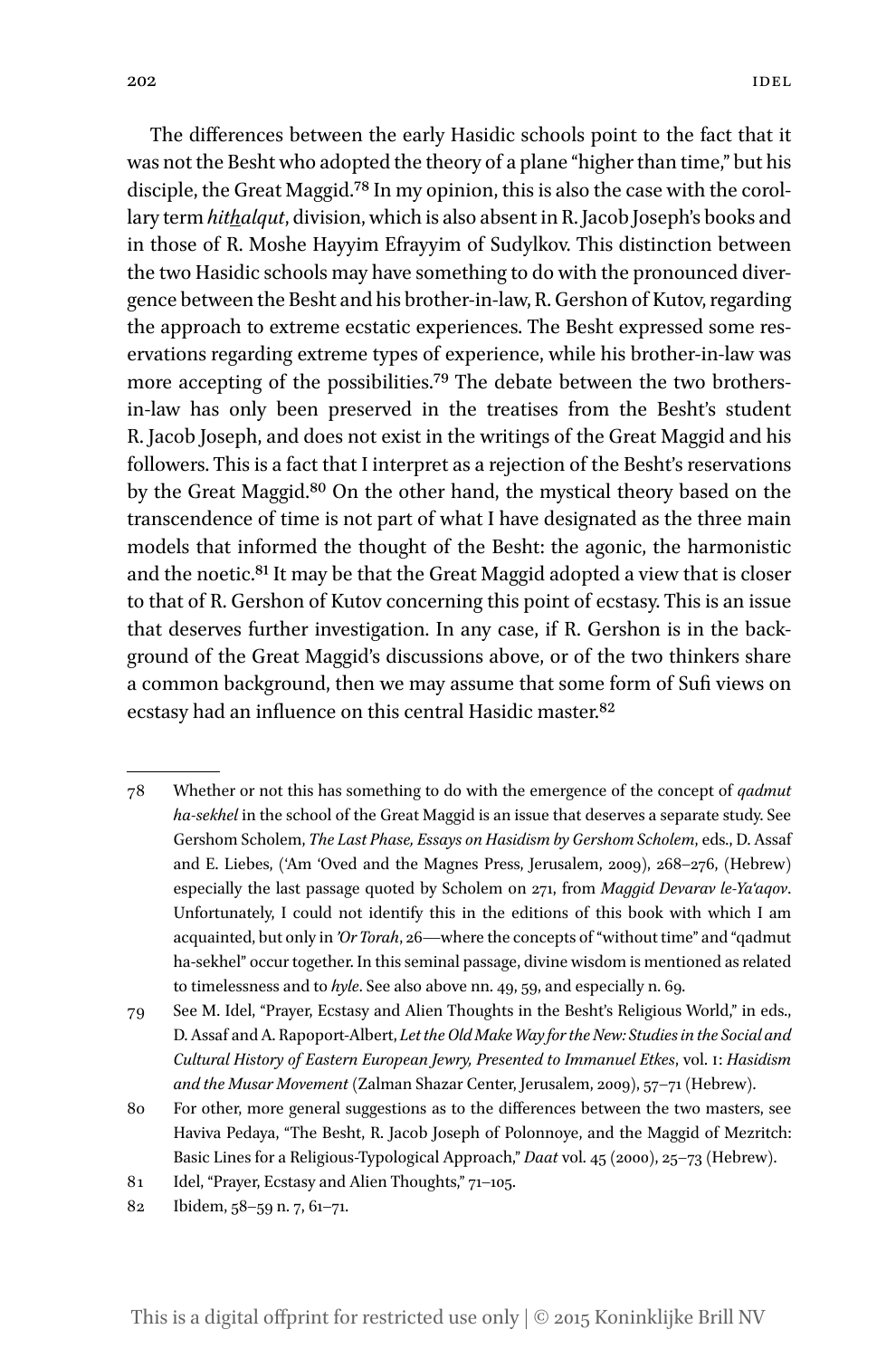An important parallel to the above passage is adduced by a disciple of the Great Maggid, R. Ze'ev Wolf of Zhitomir, who quotes a tradition concerning the higher realm in his master's name:

There is certainly no aspect of division [*hithalqut*] of the degrees there, and it is appropriate that one should take to himself luminosity . . . so as to always be higher than time, since one should pay attention to where the inappropriate attitudes come from . . . everything is following under time . . . but if one considers himself to by naught, and he is equanimous toward the world, and he elevates himself to be higher than time, since by means of time he is prone to reach jealousy and hatred . . . since all those opposite attitudes emerge out of the "building" and the lower, since there is a division of time that generates the inappropriate attitudes . . . and he elevates himself higher than the world of division and the orders of time . . . and he sets existence and naught as equal indeed, and there, there is no division, and in any case they are higher than time."83

In this passage, time has a double meaning: on the one hand, with the passage of time, negative feelings emerge, and this is the reason why it is better to transcend time. On the other hand, time refers to the seven divine attributes that correspond to the seven days, in which opposite qualities are found. In this situation, too, time should be overcome by ascending to the realm that is described as "higher than time." This is a realm related to one of the three higher *sefirot*.

In any case, the Great Maggid has also been reported to have said the following:

[a] Elijah is alive forever, despite the fact that he is a compound of the four elements, and they are [immersed] within temporality, even though their root is in unity. And when he draws down the unity<sup>84</sup> within them, they are aggrandized and become higher than temporality, and arrive to the simple unity. And [so] he can live forever . . . [b] And when someone wants to walk a distance of five hundred years,<sup>85</sup> he must walk very

<sup>83</sup> *'Or ha-Me'ir*, fol. 15bc. Similar views recur many times in this book without mentioning his master. See, e.g., 46c, 49d, 201c.

<sup>84</sup> Basically a term for divinity.

<sup>85</sup> This is a standard Rabbinic unit of measure in order to describe gigantic beings.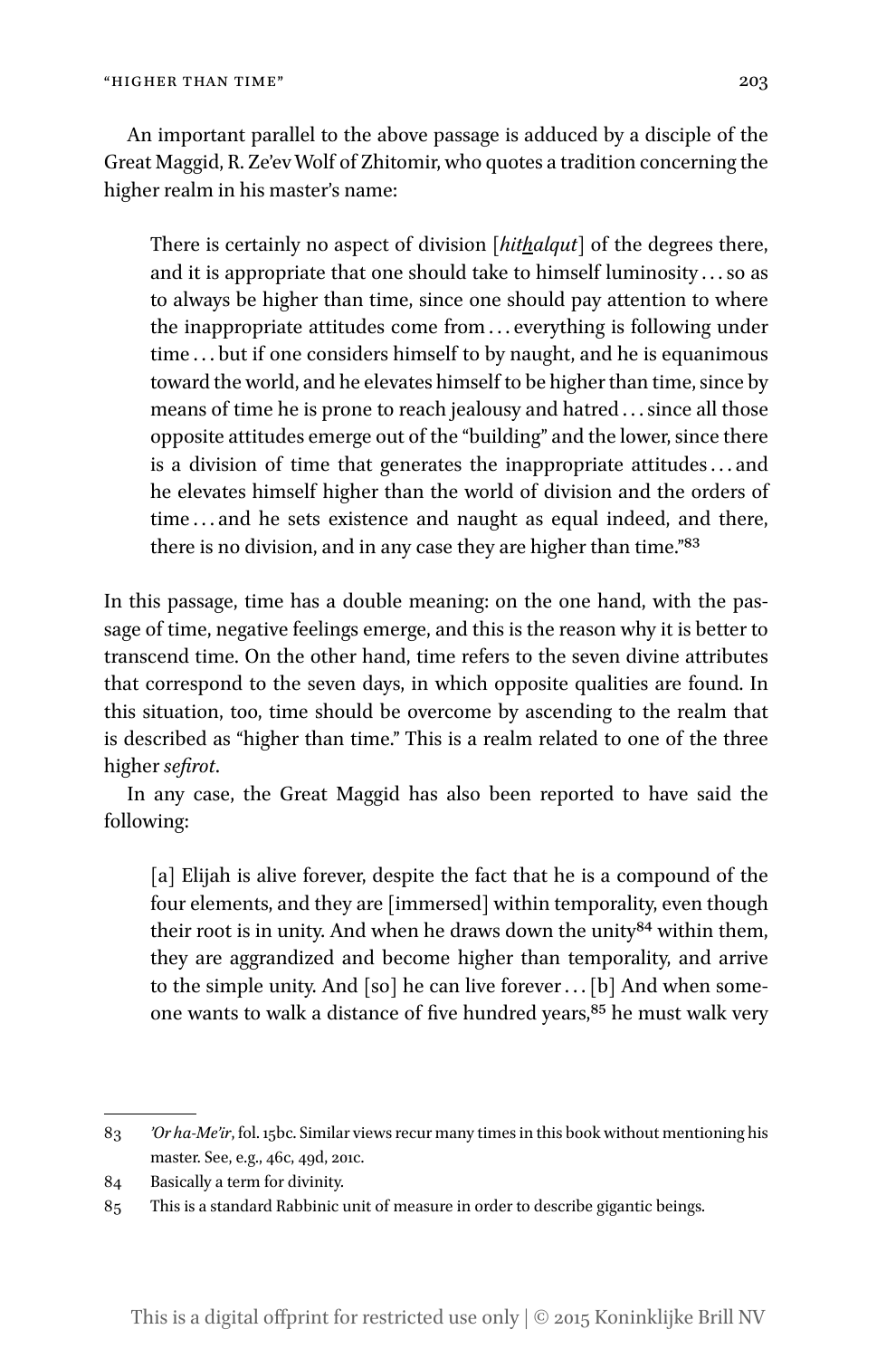much. But in a dream<sup>86</sup> he can walk them in one moment, because they are higher than temporality. And the delight that he enjoys there in the one moment that is above temporality he cannot enjoy in this world, because he is [immersed] in time, and time had been obliterated [*batel mi-metzi'ut*], as time is [part of] creation, and he cannot receive what is higher than time.<sup>87</sup>

Here we have a stark opposition between "time" and that which is "higher than time," which are presented as two alternatives to each other: The former should be obliterated for the latter to be received. The obliteration of time parallels the abnegation of the self in the earlier passage of the same master. In paragraph [a] Elijah is considered to be someone who reached the plane that is "higher than time," which in this passage means immortality. Here, as in the earlier cited passage, this plane that is "higher than time" is identified with unity. However, this term also means a certain type of existence that can be manipulated, namely drawn down into this world, ensuring corporeal immortality. In paragraph [b], the Hasidic master speaks about the possibility of reaching the plane that is "higher than time" through the experience of a dream. Again, the assumption that this is an experience and not just a technical reference to a metaphysical level is evident. Here we have the descent of the divine quality of unity, but this is only in order to elevate the four elements and thus to cause immortality.

Interestingly enough, the Great Maggid also connects the state of being higher than time to the intellects. In one of his teachings, he interprets a Lurianic discussion in a very philosophical manner. He interprets the term *shannah*, year, as referring to *shinnuy*, change, while *hodesh*, month, is understood as *hiddush*, innovation. Thus, changes are conceived to be related to time. However, in the realm that is "higher than time," all time is comprised in one moment. Thus, the emanation of all the supernal worlds, which are higher than time, takes place in the realm of the intellect, *be-shikhliyyut*, and "they came from one intellect to another until it arrived in the world of time, where all the changes are revealed."<sup>88</sup> Thus, we have a theory reminiscent of Abulafia's view, which also connected the immutability of the realm that is "higher than time" with the intellectual world, as we have seen above.

<sup>86</sup> The dream is an example for being higher than time. See R. Pinhas Shapira of Koretz, *Midrash Pinhas*, (Bilgoraj, 1930), fols. 26b–27a. Paragraph [b] is found in a diffferent paraphrase in *Maggid Devarav le-Ya'aqov*, 236.

<sup>87</sup> *Sefer 'Or ha-'Emmet*, (rpr., Benei Beraq, 1967), fol. 7d. The Hebrew formulation is not clear.

<sup>88</sup> *Maggid Devarav le-Ya'aqov*, 123.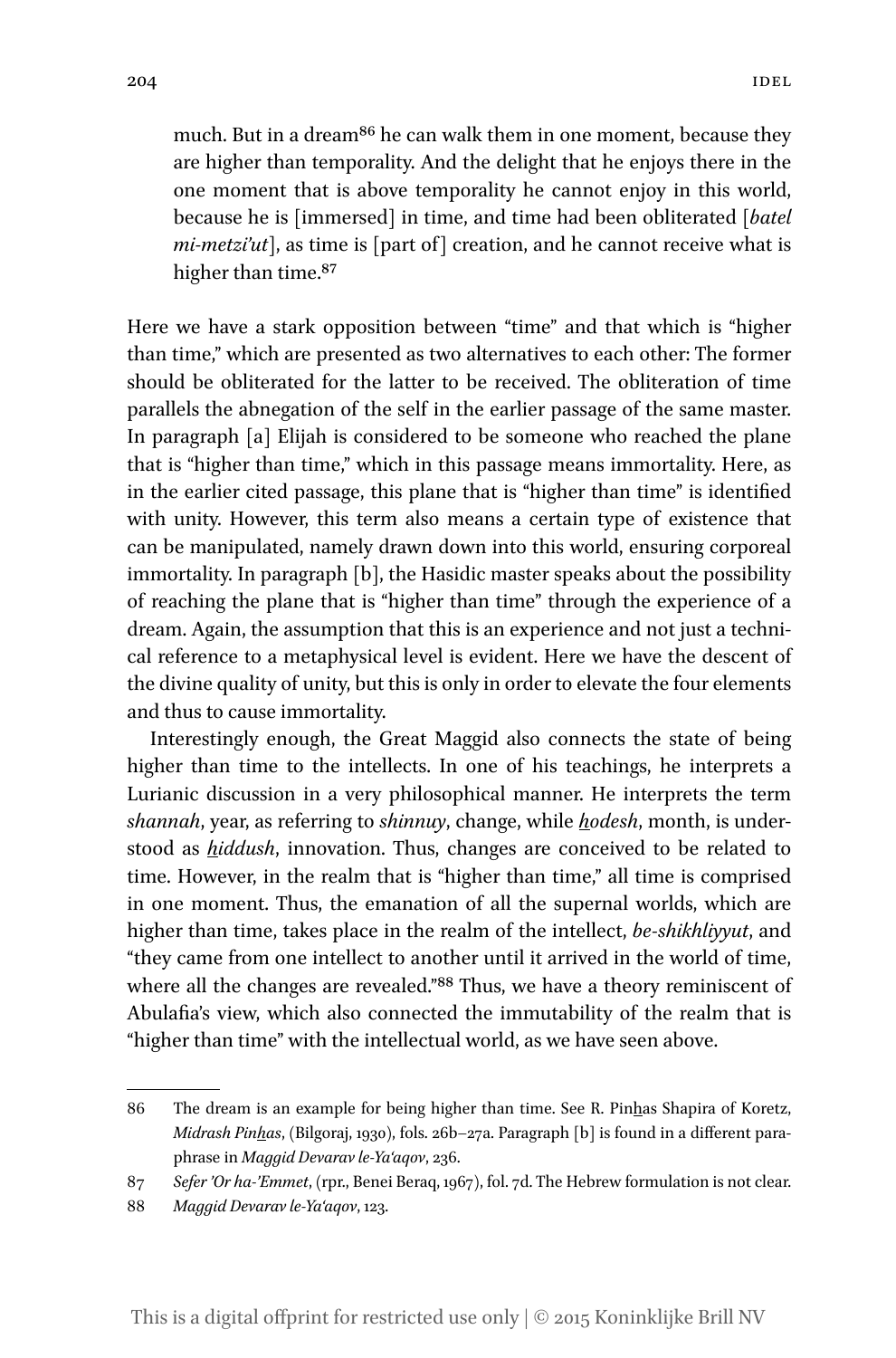Phenomenologically speaking, there is a sharp difference between the ecstatic Kabbalah and the Hasidic discussions, beyond that which we have already described above. For the ecstatic Kabbalists, the transformation involved in passing beyond time means a transcendence beyond normal corporeal existence, and implicitly also beyond ritual performance, by way of an intense intellectual operation. In Hasidism, by contrast, ritual is described as performed by strong devotion, which involves an operation performed by all the limbs, especially during prayer. Though "time" and its division are relegated to a negative status that should be transcended, the human body and its ritual operations are not. For example, we read in R. Ze'ev Wolf of Zhitomir: "He linked the particulars of his limbs by a strong link to thought, $89$  and there he was higher than the aspect of the division [*hithalqut*] of time, because there is there nothing but the simple unity."90 This means that though ritual performance requires the unification of the various aspects of personality—indeed a requirement that is already recurrent in many of the Besht's instructions this intense moment takes that person out of the normal realm of time. This means a non-intellectual type of experience, which differs dramatically from the main gist of the texts of ecstatic Kabbalah.

Elsewhere we read in a passage of the Great Maggid of Medziretch:

What<sup>91</sup> is written in the phylacteries of the Master of the world? [It is written]<sup>92</sup> 'And who is like the people of Israel, a singular nation on the earth.'... as they reach a state of unity which transcends number...for time is under their control to do whatever they want, as they are higher than time [*le-ma'lah mi-zeman*]. And He, blessed be He, is united to us, the only obstacle being our capacity, as it is written:<sup>93</sup> "Turn to me, [says the Lord of hosts], and I will return to you," as He, Blessed be he, dwells in thought. And when a person thinks futile things, he pushes Him away [as it is written], <sup>94</sup> "And Moses was not able to enter the Tent of Meeting." As

- 91 bt *Berakhot*, fol. 6a.
- 92 I Chronicles 17:21.
- 93 Zechariah 1:3.
- 94 Exodus 40:35.

<sup>89</sup> I assume that here there is an ambiguity: one must act with limbs in a manner that he is aware of what he is doing, in a way repeatedly recommended by the Besht, but also as adhering to the supernal world, designated as the "World of Thought," often times identified as the *sefirah* of Wisdom. See also above n. 69.

<sup>90</sup> *'Or ha-Me'ir*, fol. 165a.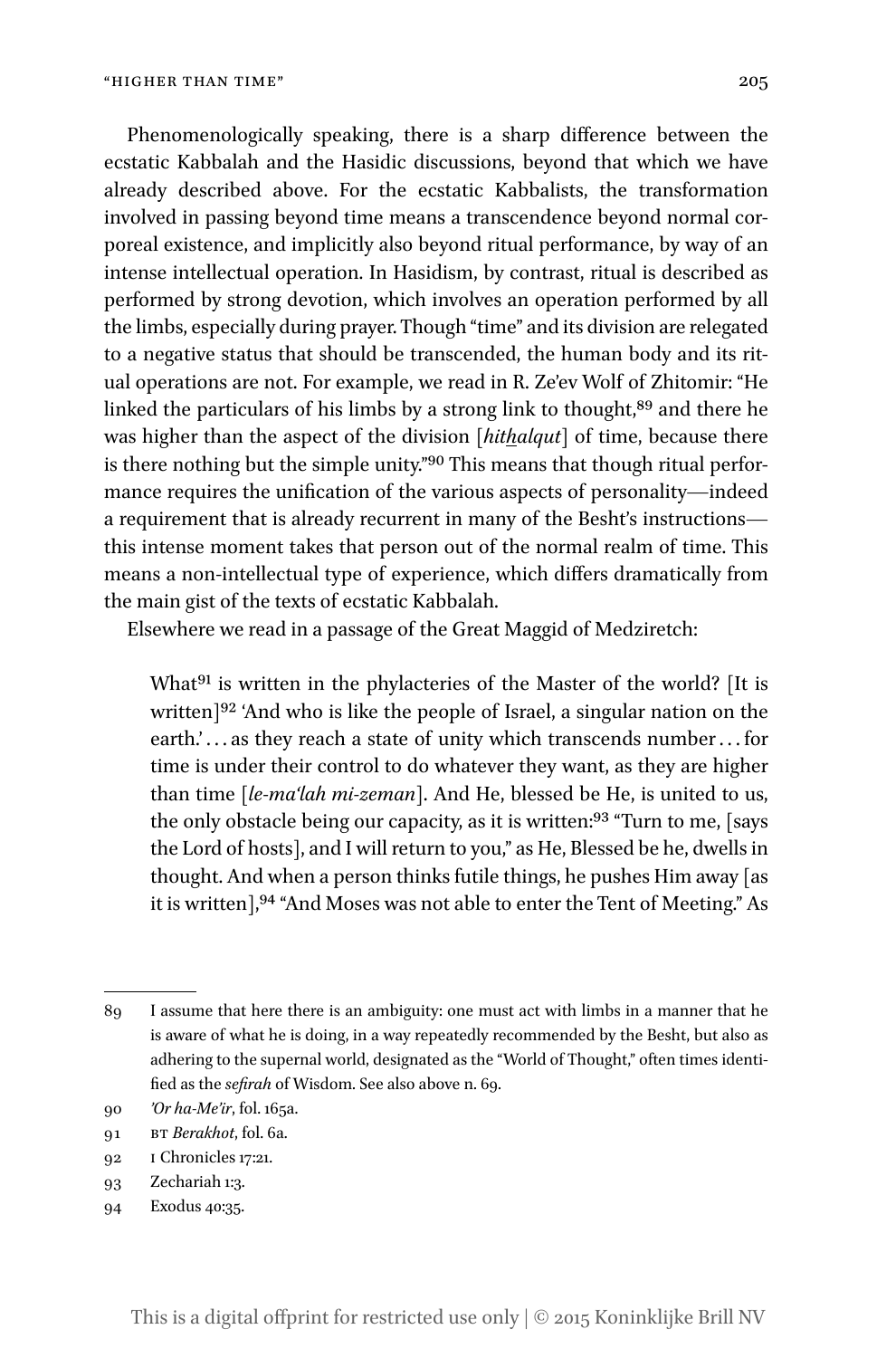the cloud was dwelling on him, the intellect cannot dwell on man, since darkness dwells in him.95

The Hebrew *sekhel*, intellect, is a veiled reference to God, who is alluded to earlier in this collection of traditions in the following way: "As if when we perform worthy acts, the 'world of the intellect', blessed be He, is broadening. Therefore, the divine intellect dwells in our thought, this state being regarded as one of union."96 The simultaneity between the human and the divine acts of thought is conspicuous, and it presupposes a Neoaristotelian psychology and theology. This type of Neoaristotelianism is found in some of the followers of Maimonides, Abulafia among them; though the Neoaristotelian stand has been interpreted here in a theurgical manner that points to the broadening of divine consciousness. The Great Maggid, however, displays a much more Neoplatonic propensity.

The concepts used by the Great Maggid forcefully point to the description of an experience, which may be designated as *unio mystica*. The type of cleaving described in this passage transcend the mere connection between two unities since, in the end, they achieve a state of union passing beyond unity. This is an attribute that is reserved in medieval source for God alone. Even the supratemporal nature of Israel at the moment of the cleaving is appropriate to the Neoplatonic concept of "the world of the Intellect," which is identified here with the Deity as an entity that transcends time.<sup>97</sup>

The divine phylacteries include the statement of the unique—literally one—nation, while the human phylacteries, in which Israel is designated as if it is called by the Divine name, hint at the state of union; it is the union of two thoughts. Elsewhere, the same Hasidic master describes the spiritual activity "as if the *Tzaddiqim* cause God to be as their intellect, since He thinks whatever they think."98 This is especially so when the thought is performed out of enthusiasm, which causes god to delight. We face here an interesting example of what was designated by Gershom Scholem as the transformation of thought into emotion during the process of *devequt*.99

<sup>95 &#</sup>x27;*Or ha-'Emmet*, fol. 8a. See also Idel, *Kabbalah: New Perspectives*, 48–49.

<sup>96</sup> Ibidem, fol. 5c.

<sup>97</sup> See, e.g., *Ennead*, iii:7. See also above n. 16.

<sup>98</sup> *Maggid Devarav le-Ya'aqov*, 11. See also the passage from the Great Maggid, *'Or Torah*, 35, and Gershom Scholem, *Explications and Implications*, ('Am 'Oved, Tel Aviv, 1976), 356 (Hebrew).

<sup>99</sup> See *The Messianic Idea in Judaism*, 218.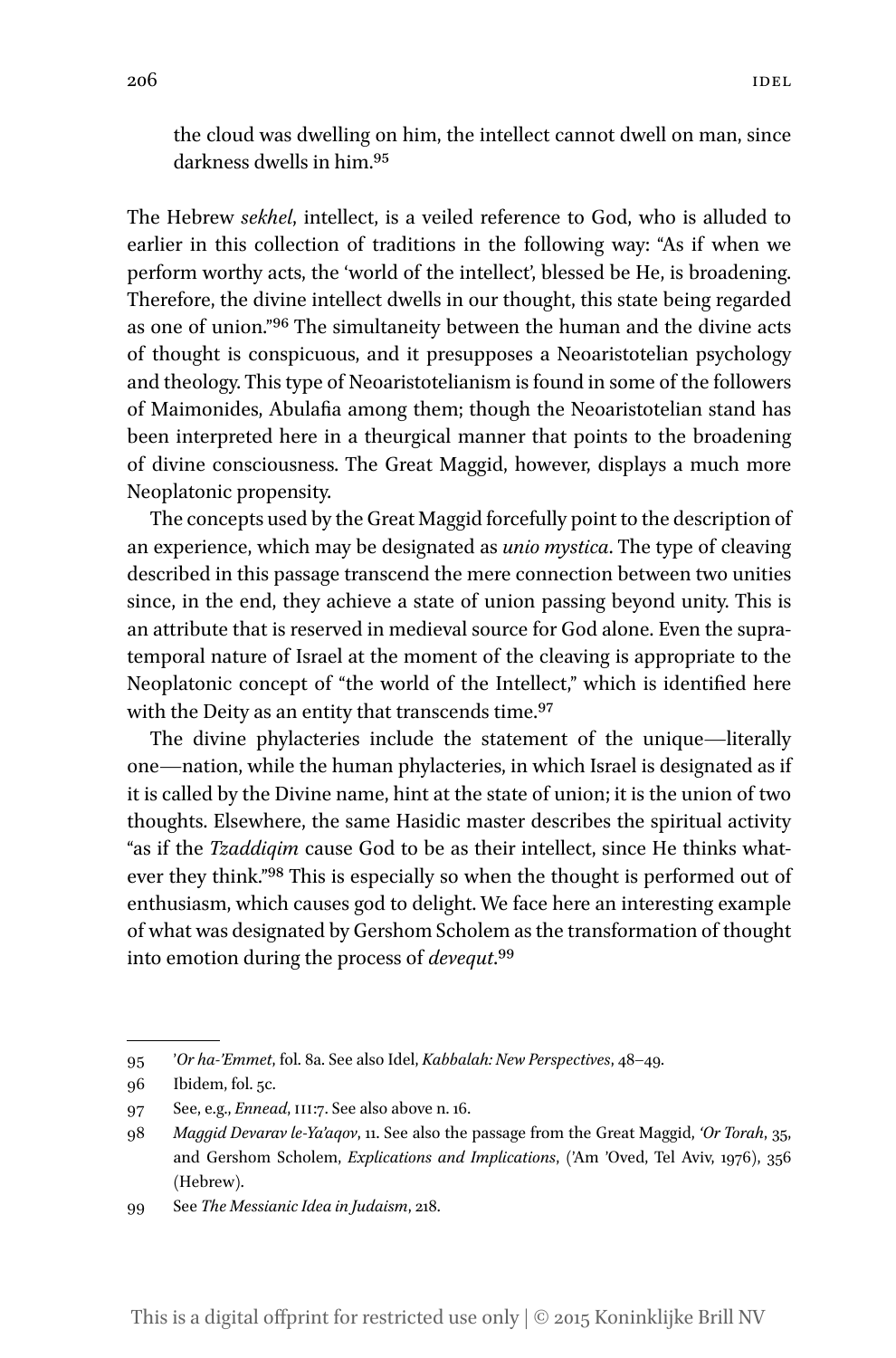Most of the disciples of the Great Maggid resorted to the concept of the supra-temporal, as we can see in the writings of R. Levi Isaac of Berditchev, R. Shne'ur Zalman of Liady, and R. 'Elimelekh of Lysansk. We cannot survey all of those discussions here, but let me turn to another main follower of the Great Maggid, R. Menahem Nahum of Chernobyl.100 He too refers to the concept of a plane that is "higher than time"101 several times in his writings. I shall cite one that deals with the fact that the time of repentance is not fixed, but can happen anytime. This is according to a Rabbinic statement that repentance is one of the seven entities that preexisted the creation of the world:<sup>102</sup>

The world is in time, but before the world, there was no aspect of time at all. And this is the reason why there is no time [fixed] for the performance of repentance, but it happens *ex tempore*, since one [who repents] arrives higher than time and immediately amends everything . . . and when he comes to the root and cleaves to the plane that is "higher than time," he becomes a new being.103

The assumption is that by cleaving to the source of time and of change, one is capable of amending sins committed in time. This approach is reminiscent of the extraordinary powers acquired by the prophets who, according to some philosophers, cleave to the universal soul.104 According to this Hasidic master, the nature of lower time is cyclical. He describes the annual holidays as returning to the initial point of ancient events, as if a new beginning, in a manner reminiscent of Eliade's concept of *illo tempore*.105 However, regeneration is related to a transcendence of cyclical time by reaching the higher plane.

Indeed, the Hebrew phrase for the supra-temporal, "higher than time" *lema'lah me-ha-zeman*, or *le-ma'lah min ha-zeman*, as pointing to a lived or imagined human experience, and not only to a metaphysical layer, occurs hundreds of times in Hasidic literature. However, only a few pre-Hasidic sources for it may be detected. This ascent to a realm that is higher than regular time

<sup>100</sup> On this figure see Arthur Green, *Menahem Nahum of Chernobyl, Upright Practices*, *The Light of the Eyes*, (Paulist Press, New York, 1982), 1–27 and now Gadi Sagiv, *Dynasty, The Chernobyl Hasidic Dynasty and Its Place in the History of Hasidism*, (The Zalman Shazar Center, Jerusalem, 2014) (Hebrew).

<sup>101</sup> *Me'or 'Einayyim*, (rpr., Jerusalem, 1975), 90, 269, 302.

<sup>102</sup> *bt., Nedarim*, fol. 39b, *Tanna' de Bei 'Eliahu Rabba'*, ch. 31.

<sup>103</sup> *Me'or 'Einayyim*, 255. For an interesting parallel see the early 19th century Hasidic encyclopedia *Qehilat Ya'aqov*, by R. Jacob Tzvi Yalish, (Lemberg, 1870), i, fol. 18a.

<sup>104</sup> See above n. 60.

<sup>105</sup> *Me'or 'Einayyim*, 106.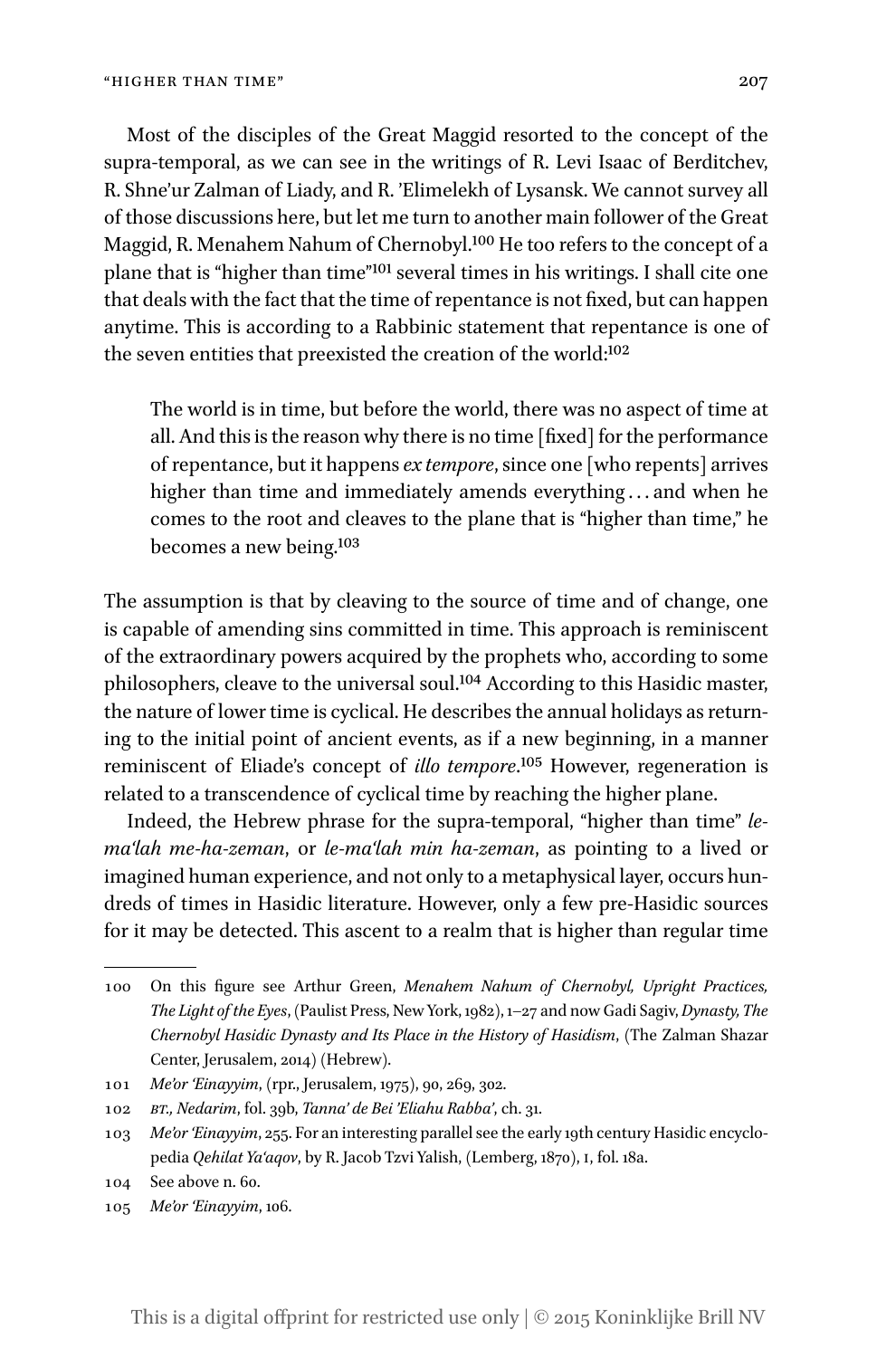is sometimes tantamount to the soul's going, or returning to its source, and thus transcending creation, which is determined by time. The Hasidic masters combined the two moments of transcendence and return to the source—the root—in an explicit manner. Let me point out that the above passages are not exceptional in Hasidism, and it is possible to adduce many other examples to this effect.<sup>106</sup>

### **4 Some Concluding Remarks**

Regardless of the differences between the different forms of literature that we surveyed above, we may discern a certain general common denominator: new dimensions of time, in comparison to biblical and Rabbinic conceptions, have been added. These more "sublime" types of time create a certain tension with the older, regular types of time. In the theories of a realm that is "higher than time," regular times are described as inferior and even negative, both in ecstatic Kabbalah and in Hasidism. In the Kabbalistic theories which mapped the sefirotic realm with terms related to time, the lower units of time, the michrocronoi, are not considered to be negative, but are regarded as counterparts to the supernal powers. Performances during those times are considered to be necessary for the perfect life of the individual on the one hand, and for the perfection of the supernal system, on the other. Thus, despite this duality, we may discern a stark divergence between the attitudes found in the theosophical-theurgical Kabbalah and those found in philosophical thought and ecstatic Kabbalah, on the one hand, and the even more complex attitude we discerned in Hasidism, on the other hand. In the Hassidic approach, regular forms of time have been meshed together with the seven lower powers as necessary, multiple and ambivalent, while the realm that is "higher than time" is unified.

There are other seminal differences between ecstatic Kabbalah and Hasidism, such as the diffference between an anomian versus a nomian attitude respectively. Nevertheless, the common concern with ecstatic experiences and

<sup>106</sup> See, e.g., in addition to the sources mentioned above also the Great Maggid's collection of sermons *Maggid Devarav le-Ya'aqov*, 116, 149, 234, 267–269. The Great Maggid's ascent to the realm that is "higher than time" during prayer difffers from the Besht's ascent, as explicitly described in some sources as ascents during sleep. On this issue I hope to elaborate elsewhere. See, meanwhile, my "Ascensions, Gender and Pillars in Safedian Kabbalah," *Kabbalah*, 25 (2011), 57–86.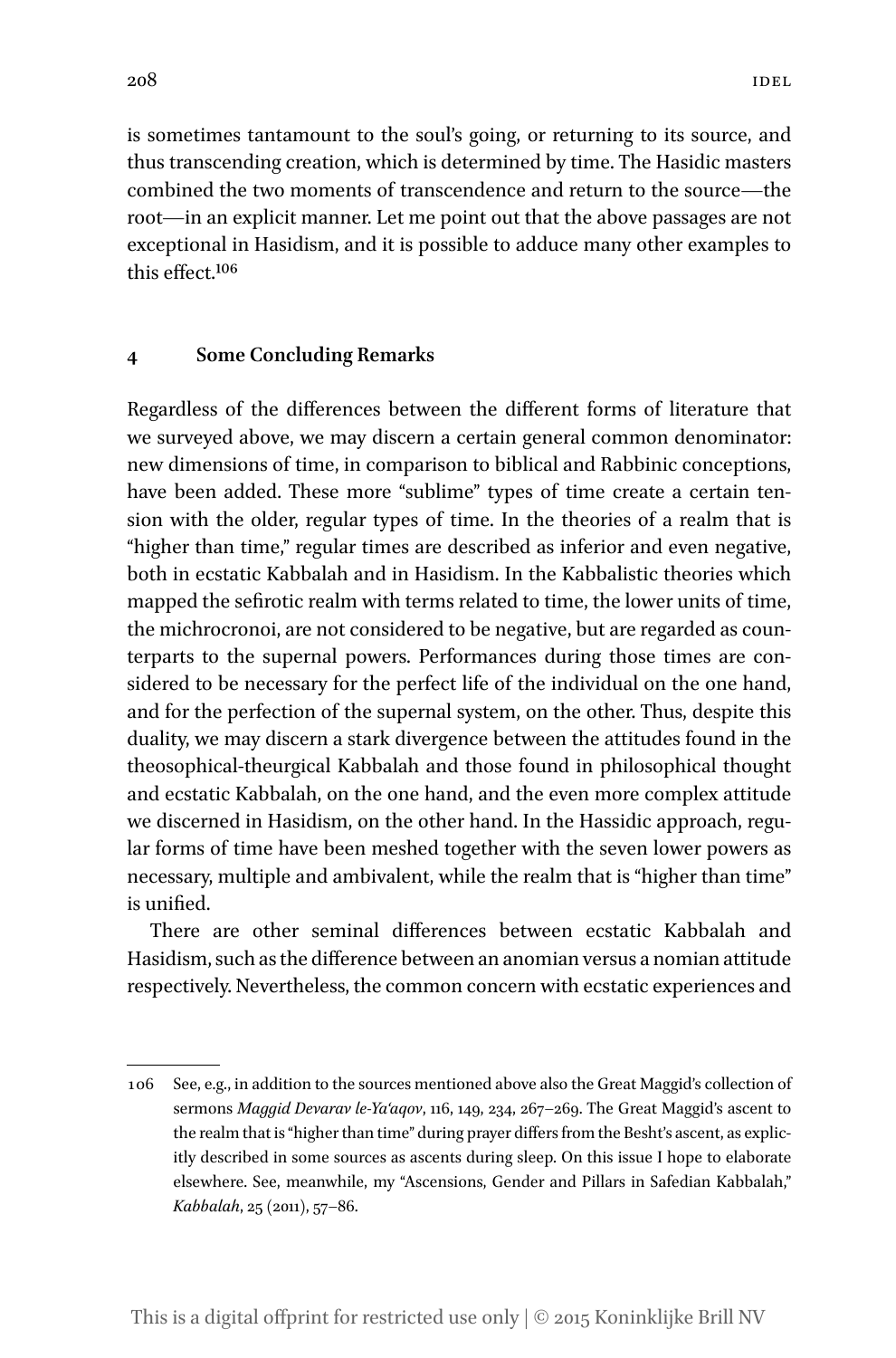with unitive and intellectual terms brought them to develop similar attitudes that depreciate time in favor of an other-worldly, supra-temporal attitude.

The proposal to see a possible Sufi impact on the Great Maggid does not preclude the possibility of the impact of ecstatic Kabbalah. After all, his resort to the same Hebrew form *le-ma'lah me-ha-zeman*, reflects a Hebrew source. In addition, one main disciple of this Hasidic master, R. Shne'ur Zalman of Liady, has correctly been shown to have had some acquaintance with Abulafia's views.<sup>107</sup> In fact, the second phase in ecstatic Kabbalah, as exemplified by R. Nathan Har'ar and R. Isaac of Acre, already integrated some Sufi elements, some of which could have been known to the early Hasidic masters.108 In any case, the role played by the intellect in Hasidism, despite its very substantial emotional proclivities, goes far beyond the role that it played in the Cordoverian and Lurianic kinds of Kabbalah.

In any case, as has been shown, both ecstatic Kabbalah and Hasidism, two schools in Jewish mysticism, considered the attainment of the supra-temporal realm as a possible experience. This is in a manner reminiscent of other religions. Let me emphasize, though, that I do not consider this idea of supratemporality to be a universal characteristic of mysticism.<sup>109</sup> In fact, it is absent from the vast majority of Kabbalistic writings, which militated for a hypostatic understanding of time. This shows that Kabbalistic literature evinces more than one theory, and sometimes holds stark divergences. There is indeed quite a discrepancy between obliterating the various forms of time and hypostatizing them in order to enhance ritual performance related to specific moments in time. Let me draw attention to the obvious implications of the experience of transcending time: such an experience may also transcend ritual. Since, in most cases, the performance of ritual is based on motion, it is thus predicated on time; the transcendence of time may thus have what I call "anomian" implications. This does not mean that a person who has imagined enjoying the supra-temporal experience cannot return and perform rituals in a normal manner. There are, however, descriptions that maintain that the experience of

<sup>107</sup> See Bezalel Naor, "The Song of Songs, Abulafia and the Alter Rebbe," *Jewish Review*, April– May, (1990), 10–11; and idem, "*Hotam Bolet Hotam Shoqe'a*, in the Teaching of Abraham Abulafia and the Doctrine of Habad," *Sinai*, vol. 107 (1991), 54–57 (Hebrew).

<sup>108</sup> See my *Hasidism: from Ecstasy to Magic*, (suny Press, Albany, 1995), 457, index, under item Sufism, and *Kabbalah & Eros*, (Yale University Press, New Haven, 2005), 153-178.

<sup>109</sup> See, e.g., Zaehner, *Hindu and Muslim Mysticism*, 26, 27, 123, 124, 141–142, idem, *At Sundry Times, An Essay in the Comparison of Religions*, (Faber and Faber, London, 1958), 38, 41, 45–46, 92.